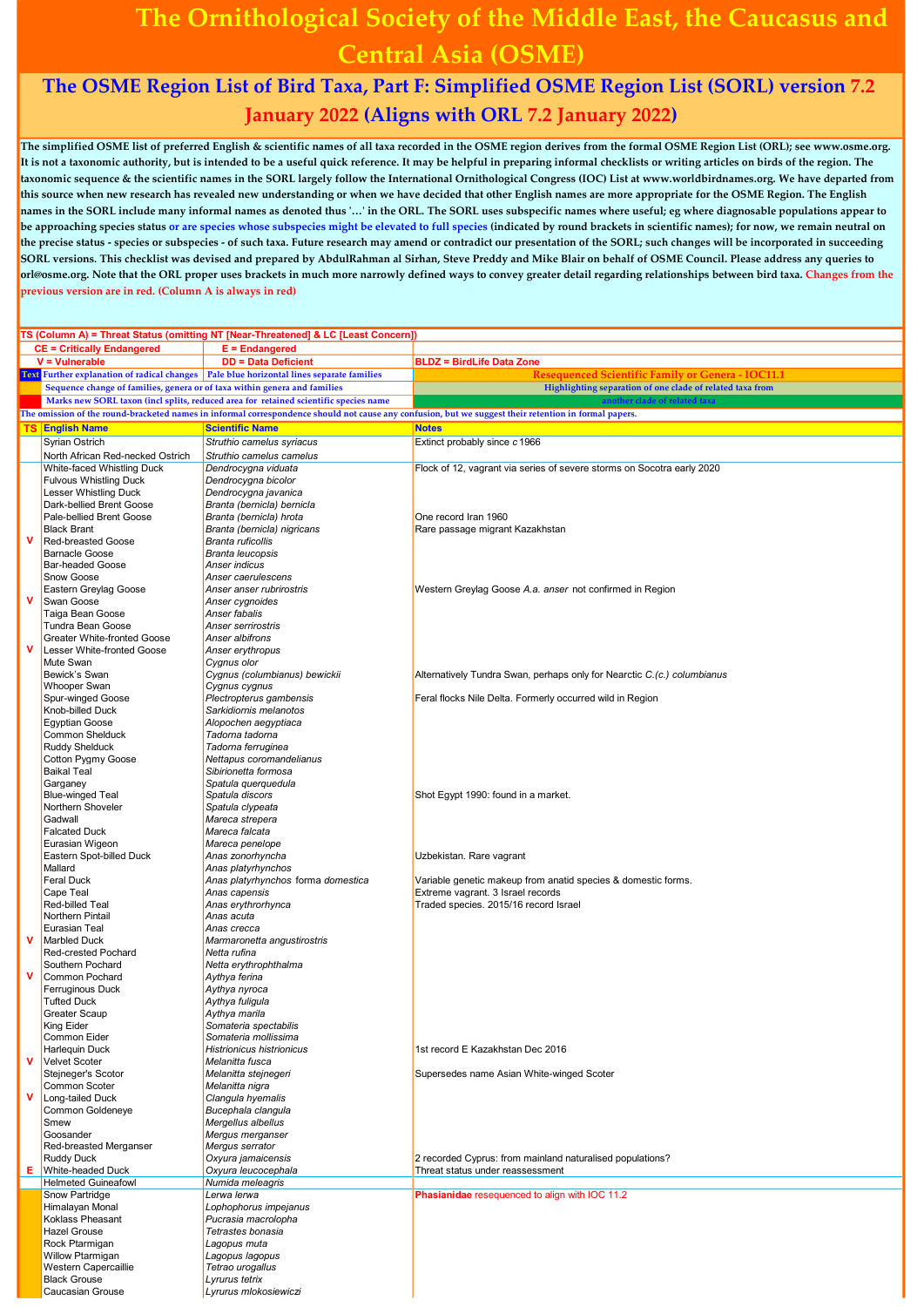|   | <b>Grey Partridge</b>                                    | Perdix perdix                                          |                                                                                                                 |
|---|----------------------------------------------------------|--------------------------------------------------------|-----------------------------------------------------------------------------------------------------------------|
|   | Daurian Partridge                                        | Perdix dauurica                                        |                                                                                                                 |
|   | Common Pheasant<br><b>Cheer Pheasant</b>                 | Phasianus colchicus<br>Catreus wallichii               | Probably extinct in the Region                                                                                  |
|   | <b>Indian Peafowl</b>                                    | Pavo cristatus                                         |                                                                                                                 |
|   | Grey Francolin                                           | Ortygornis pondicerianus                               | Not a close relative of Francolinus                                                                             |
|   | Middle Eastern Black Francolin                           | Francolinus francolinus                                | From S-C Iran to W&N, vocal consistency but differs from asiae                                                  |
|   | Asian Black Francolin                                    | Francolinus asiae                                      | From S-C Iran E to Bangladesh, vocal consistency, but differs from nominate                                     |
|   | <b>Tibetan Snowcock</b>                                  | Tetraogallus tibetanus                                 |                                                                                                                 |
|   | Altai Snowcock<br>Caucasian Snowcock                     | Tetraogallus altaicus<br>Tetraogallus caucasicus       |                                                                                                                 |
|   | Caspian Snowcock                                         | Tetraogallus caspius                                   |                                                                                                                 |
|   | Himalayan Snowcock                                       | Tetraogallus himalayensis                              |                                                                                                                 |
|   | See-see Partridge                                        | Ammoperdix griseogularis                               |                                                                                                                 |
|   | <b>Sand Partridge</b>                                    | Ammoperdix heyi                                        |                                                                                                                 |
|   | <b>Common Quail</b>                                      | Coturnix coturnix                                      |                                                                                                                 |
|   | Harlequin Quail                                          | Coturnix delegorguei                                   |                                                                                                                 |
|   | Cyrenaic Partridge<br>Arabian Partridge                  | Alectoris (barbara) barbata<br>Alectoris melanocephala | May split from extralimital Barbary Partridge A. barbara                                                        |
|   | Chukar Partridge                                         | Alectoris chukar                                       |                                                                                                                 |
|   | Rock Partridge                                           | Alectoris graeca                                       | Introduced: Lebanon only: may be extinct                                                                        |
|   | Philby's Partridge                                       | Alectoris philbyi                                      |                                                                                                                 |
|   | Grey Nightjar                                            | Caprimulgus jotaka                                     | Old record Afghanistan, likely migration overshoot                                                              |
|   | European Nightjar                                        | Caprimulgus europaeus                                  |                                                                                                                 |
|   | Egyptian Nightjar<br>Sykes's Nightjar                    | Caprimulgus aegyptius<br>Caprimulgus mahrattensis      |                                                                                                                 |
|   | Nubian Nightjar                                          | Caprimulgus nubicus                                    |                                                                                                                 |
|   | Montane Nightjar                                         | Caprimulgus poliocephalus                              |                                                                                                                 |
|   | Indian Nightjar                                          | Caprimulgus asiaticus                                  |                                                                                                                 |
|   | Plain Nightjar                                           | Caprimulgus inornatus                                  |                                                                                                                 |
|   | Himalayan Swiftlet                                       | Aerodramus brevirostris                                |                                                                                                                 |
|   | White-throated Needletail<br>African Palm Swift          | Hirundapus caudacutus<br>Cypsiurus parvus              |                                                                                                                 |
|   | <b>Alpine Swift</b>                                      | Tachymarptis melba                                     |                                                                                                                 |
|   | <b>Common Swift</b>                                      | Apus apus                                              |                                                                                                                 |
|   | Pallid Swift                                             | Apus pallidus                                          |                                                                                                                 |
|   | Forbes-Watson's Swift                                    | Apus berliozi                                          |                                                                                                                 |
|   | Pacific Swift                                            | Apus pacificus                                         | Pacificus complex of 4 spp; Blyth's A. leuconyx may occur                                                       |
|   | <b>Little Swift</b>                                      | Apus affinis                                           |                                                                                                                 |
|   | White-rumped Swift<br><b>Great Bustard</b>               | Apus caffer<br>Otis tarda                              | CE in Turkmenistan, Uzbekistan, Tajikistan, Kyrgyzstan. Extralimital ssp dybowskii may be distinct sp           |
| v | Arabian Bustard                                          | Ardeotis arabs                                         |                                                                                                                 |
| v | Houbara Bustard                                          | Chlamydotis undulata                                   | Not east of Egypt                                                                                               |
| v | Macqueen's Bustard                                       | Chlamydotis macqueenii                                 |                                                                                                                 |
|   | Little Bustard                                           | Tetrax tetrax                                          | Declining fast in Europe & in W & NW OSME Region                                                                |
|   | Senegal Coucal                                           | Centropus senegalensis                                 |                                                                                                                 |
|   | White-browed Coucal                                      | Centropus superciliosus                                |                                                                                                                 |
|   | Chestnut-winged Cuckoo<br>Great Spotted Cuckoo           | Clamator coromandus<br>Clamator glandarius             | Photographed Oman Dec 2019                                                                                      |
|   | Pied Cuckoo                                              | Oxylophus jacobinus                                    |                                                                                                                 |
|   | Asian Koel                                               | Eudynamys scolopaceus                                  |                                                                                                                 |
|   | Diederik Cuckoo                                          | Chrysococcyx caprius                                   |                                                                                                                 |
|   | Klaas's Cuckoo                                           | Chrysococcyx klaas                                     |                                                                                                                 |
|   | Grey-bellied Cuckoo                                      | Cacomantis passerinus                                  |                                                                                                                 |
|   | Common Hawk-Cuckoo<br>Lesser Cuckoo                      | Hierococcyx varius                                     |                                                                                                                 |
|   | Himalayan Cuckoo                                         | Cuculus poliocephalus<br>Cuculus saturatus             |                                                                                                                 |
|   | Oriental Cuckoo                                          | Cuculus optatus                                        |                                                                                                                 |
|   | Common Cuckoo                                            | Cuculus canorus                                        |                                                                                                                 |
|   | <b>Tibetan Sandgrouse</b>                                | Syrrhaptes tibetanus                                   | Clade A (Clade identifiers named by OSME)                                                                       |
|   | Pallas's Sandgrouse                                      | Syrrhaptes paradoxus                                   | Clade A                                                                                                         |
|   | <b>Black-bellied Sandgrouse</b>                          | Syrrhaptes orientalis                                  | Clade A                                                                                                         |
|   | <b>Chestnut-bellied Sandgrouse</b><br>Spotted Sandgrouse | Syrrhaptes exustus<br>Syrrhaptes senegallus            | Clade A<br>Clade A1 (sister to Clade A)                                                                         |
|   | <b>Crowned Sandgrouse</b>                                | Pterocles coronatus                                    | Clade B                                                                                                         |
|   | Pin-tailed Sandgrouse                                    | Pterocles alchata                                      | Clade unassigned: data deficiency                                                                               |
|   | Lichtenstein's Sandgrouse                                | Nyctiperdix lichtensteinii                             | Clade C                                                                                                         |
|   | Rock Dove                                                | Columba livia                                          |                                                                                                                 |
|   | Feral Pigeon                                             | Columba livia forma domestica                          | Feral flocks genetically variable                                                                               |
|   | Hill Pigeon<br>Snow Pigeon                               | Columba rupestris<br>Columba leuconota                 |                                                                                                                 |
|   | Speckled Pigeon                                          | Columba guinea                                         |                                                                                                                 |
|   | Western Stock Dove                                       | Columba oenas                                          |                                                                                                                 |
|   | Eastern Stock Dove                                       | Columba oenas yarkandensis                             | Long-isolated breeding population Central Asia                                                                  |
| v | Yellow-eyed Pigeon                                       | Columba eversmanni                                     |                                                                                                                 |
|   | Common Woodpigeon                                        | Columba palumbus                                       |                                                                                                                 |
| v | African Olive Pigeon<br>European Turtle Dove             | Columba arquatrix<br>Streptopelia turtur               | Ukraine populations genetically differ from Moroccan, but taxonomy uncertain until entire distribution sampled. |
|   | Dusky Turtle Dove                                        | Streptopelia lugens                                    |                                                                                                                 |
|   | Oriental Turtle Dove                                     | Streptopelia (orientalis) orientalis                   |                                                                                                                 |
|   | <b>Rufous Turtle Dove</b>                                | Streptopelia (orientalis) meena                        |                                                                                                                 |
|   | <b>Eurasian Collared Dove</b>                            | Streptopelia decaocto                                  |                                                                                                                 |
|   | African Collared Dove                                    | Streptopelia risoria                                   | Reversion to risoria mandated by unravelling complicated & arcane nomenclature rules & history                  |
|   | <b>Mourning Collared Dove</b><br>Red-eyed Dove           | Streptopelia decipiens<br>Streptopelia semitorquata    | Resident Abu Simbel Egypt                                                                                       |
|   | <b>Red Collared Dove</b>                                 | Streptopelia tranquebarica                             | Name change from Red Turtle Dove IOC10.2                                                                        |
|   | Western Spotted Dove                                     | Spilopelia suratensis                                  | Formerly lumped in Spotted Dove S. chinensis                                                                    |
|   | Laughing Dove                                            | Spilopelia senegalensis                                |                                                                                                                 |
|   | <b>Black-billed Wood Dove</b>                            | Turtur abyssinicus                                     |                                                                                                                 |
|   | Namaqua Dove                                             | Oena capensis                                          |                                                                                                                 |
|   | Zebra Dove                                               | Geopelia striata                                       |                                                                                                                 |
|   | Bruce's Green Pigeon<br>Western Water Rail               | Treron waalia<br>Rallus aquaticus                      | Split requires added English name identifier: Eastern Water Rail R. indicus is extralimital                     |
|   | African Crake                                            | Crecopsis egregia                                      | One at Eilat, Israel Jan 20. Genus change to Crecropsis                                                         |
|   | Corncrake                                                | Crex crex                                              |                                                                                                                 |
|   | <b>Spotted Crake</b>                                     | Porzana porzana                                        |                                                                                                                 |
|   | Lesser Moorhen                                           | Paragallinula angulata                                 |                                                                                                                 |
|   | Common Moorhen                                           | Gallinula chloropus                                    |                                                                                                                 |
|   | Eurasian Coot<br>Red-knobbed Coot                        | Fulica atra<br>Fulica cristata                         |                                                                                                                 |
|   | Allen's Gallinule                                        | Porphyrio alleni                                       |                                                                                                                 |
|   | Western Swamphen                                         | Porphyrio porphyrio                                    | Single accepted record Turkey 1993.                                                                             |
|   | African Swamphen                                         | Porphyrio madagascariensis                             |                                                                                                                 |
|   | Grey-headed Swamphen                                     | Porphyrio poliocephalus                                |                                                                                                                 |
|   | Ruddy-breasted Crake                                     | Zapornia fusca                                         | Vagrant Oman                                                                                                    |
|   | Western Baillon's Crake<br>Eastern Baillon's Crake       | Zapornia intermedia<br>Zapornia pusilla                |                                                                                                                 |
|   |                                                          |                                                        |                                                                                                                 |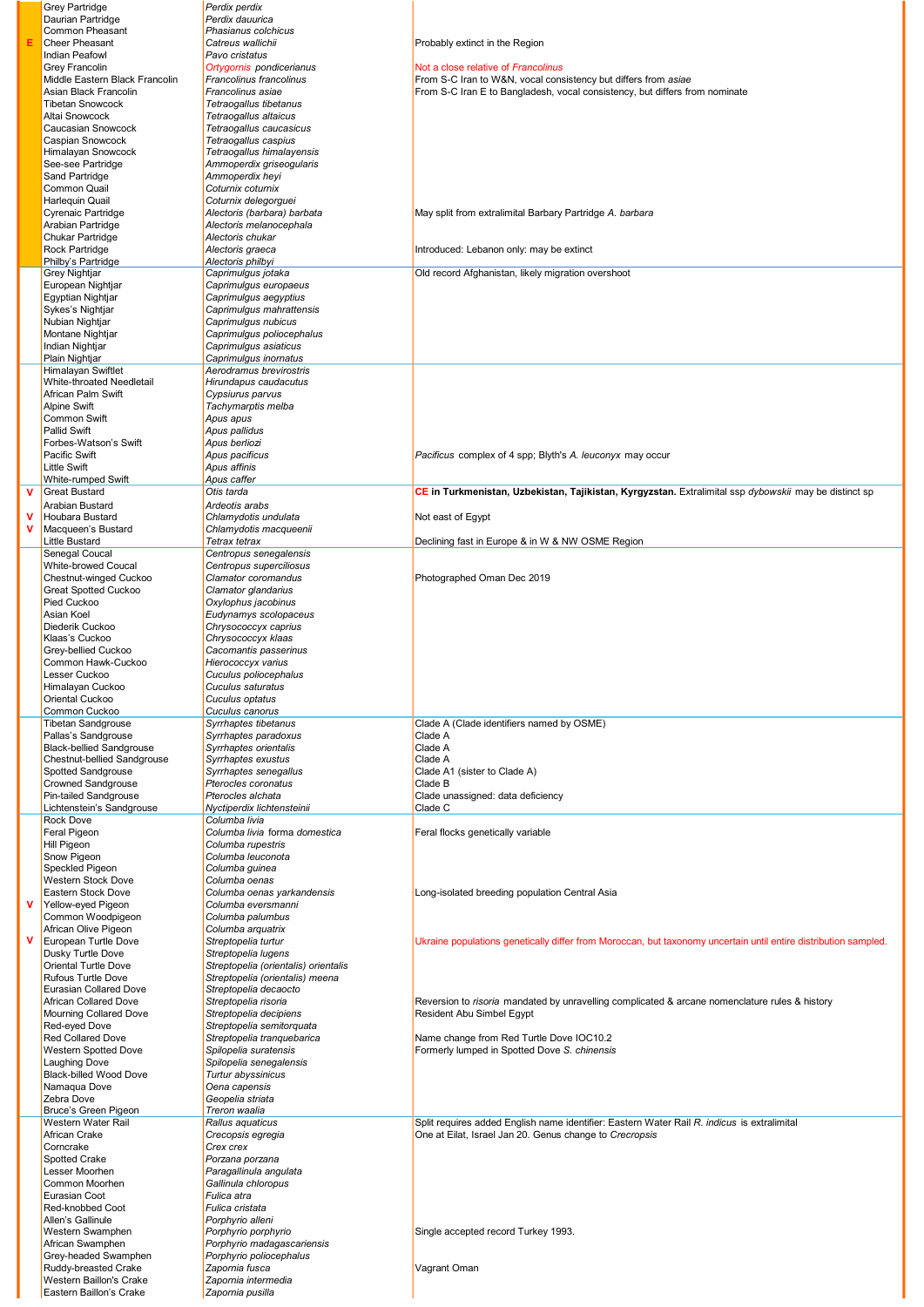|             | Little Crake                                                | Zapornia parva                                     |                                                                                                       |
|-------------|-------------------------------------------------------------|----------------------------------------------------|-------------------------------------------------------------------------------------------------------|
|             | <b>Striped Crake</b>                                        | Aenigmatolimnas marginalis                         | 1st record Kuwait 2015: sub-Equatorial African species                                                |
|             | Watercock<br>White-breasted Waterhen                        | Gallicrex cinerea<br>Amaurornis phoenicurus        |                                                                                                       |
| Е           | <b>Grey Crowned Crane</b>                                   | Balearica regulorum                                |                                                                                                       |
| CЕ          | Siberian Crane                                              | Leucogeranus leucogeranus                          |                                                                                                       |
| <b>V</b>    | White-naped Crane                                           | Antigone vipio                                     | No recent records (1913)                                                                              |
|             | Demoiselle Crane                                            | Grus virgo                                         |                                                                                                       |
|             | Common Crane                                                | Grus grus                                          |                                                                                                       |
| $\mathbf v$ | <b>Hooded Crane</b>                                         | Grus monacha                                       | No recent records (1855)                                                                              |
|             | <b>Little Grebe</b><br><b>Red-necked Grebe</b>              | Tachybaptus ruficollis<br>Podiceps grisegena       |                                                                                                       |
|             | <b>Great Crested Grebe</b>                                  | Podiceps cristatus                                 |                                                                                                       |
| $\mathbf v$ | <b>Horned Grebe</b>                                         | Podiceps auritus                                   |                                                                                                       |
|             | <b>Black-necked Grebe</b>                                   | Podiceps nigricollis                               |                                                                                                       |
|             | Greater Flamingo                                            | Phoenicopterus roseus                              |                                                                                                       |
|             | Lesser Flamingo                                             | Phoeniconaias minor                                |                                                                                                       |
|             | Common Buttonquail                                          | Turnix sylvaticus                                  |                                                                                                       |
|             | Eurasian Stone-curlew                                       | <b>Burhinus oedicnemus</b>                         | May move to genus Oedicnemus                                                                          |
|             | Senegal Thick-knee                                          | <b>Burhinus senegalensis</b>                       | May move to genus Oedicnemus                                                                          |
|             | Spotted Thick-knee<br><b>Great Stone-curlew</b>             | <b>Burhinus capensis</b><br>Esacus recurvirostris  | May move to genus Oedicnemus                                                                          |
|             | Eurasian Oystercatcher                                      | Haematopus ostralegus                              |                                                                                                       |
|             | <b>Ibisbill</b>                                             | Ibidorhynca struthersii                            |                                                                                                       |
|             | <b>Black-winged Stilt</b>                                   | Himantopus himantopus                              |                                                                                                       |
|             | <b>Pied Avocet</b>                                          | Recurvirostra avosetta                             |                                                                                                       |
|             | Northern Lapwing                                            | Vanellus vanellus                                  |                                                                                                       |
|             | Spur-winged Lapwing                                         | Vanellus spinosus                                  | May return to genus Hoplopterus                                                                       |
|             | <b>Black-headed Lapwing</b>                                 | Vanellus tectus                                    | May return to genus Hoplopterus                                                                       |
|             | Grey-headed Lapwing<br>Red-wattled Lapwing                  | Vanellus cinereus<br>Vanellus indicus              | May move to genus Hoplopterus. Vagrant Oman 2012, Samsun Turkey 2018<br>May move to genus Hoplopterus |
|             | <b>CE</b> Sociable Lapwing                                  | Vanellus gregarius                                 | May move to genus Hoplopterus                                                                         |
|             | White-tailed Lapwing                                        | Vanellus leucurus                                  | May move to genus Hoplopterus                                                                         |
|             | Eurasian Golden Plover                                      | Pluvialis apricaria                                |                                                                                                       |
|             | Pacific Golden Plover                                       | Pluvialis fulva                                    |                                                                                                       |
|             | American Golden Plover                                      | Pluvialis dominica                                 |                                                                                                       |
|             | <b>Grey Plover</b>                                          | Pluvialis squatarola                               |                                                                                                       |
|             | <b>Common Ringed Plover</b>                                 | Charadrius hiaticula                               |                                                                                                       |
|             | <b>Little Ringed Plover</b>                                 | Charadrius dubius                                  |                                                                                                       |
|             | <b>Three-banded Plover</b><br><b>Eurasian Dotterel</b>      | Charadrius tricollaris<br>Charadrius morinellus    |                                                                                                       |
|             | <b>Kentish Plover</b>                                       | Anarhynchus alexandrinus                           |                                                                                                       |
|             | <b>Lesser Sand Plover</b>                                   | Anarhynchus atrifrons                              |                                                                                                       |
|             | Mongolian Sand Plover                                       | Anarhynchus mongolus                               | 1st record Israel 2000: ID from old image                                                             |
|             | <b>Greater Sand Plover</b>                                  | Anarhynchus leschenaultii                          |                                                                                                       |
|             | <b>Caspian Plover</b>                                       | Anarhynchus asiaticus                              |                                                                                                       |
|             | <b>Oriental Plover</b>                                      | Anarhynchus veredus                                |                                                                                                       |
|             | Kittlitz's Plover                                           | Anarhynchus pecuarius                              |                                                                                                       |
|             | <b>Egyptian Plover</b><br><b>Greater Painted-snipe</b>      | Pluvianus aegyptius<br>Rostratula benghalensis     | Not a snipe, therefore hyphen & lower-case initial 's'                                                |
|             | Pheasant-tailed Jacana                                      | Hydrophasianus chirurqus                           |                                                                                                       |
|             | Eurasian Whimbrel                                           | Numenius phaeopus                                  |                                                                                                       |
|             | <b>Steppe Whimbrel</b>                                      | Numenius phaeopus alboaxillaris                    | Distinctive taxon: small population: rare breeder Kazakhstan                                          |
|             |                                                             |                                                    |                                                                                                       |
|             | <b>Hudsonian Whimbrel</b>                                   | Numenius hudsonicus                                | Vagrant Israel 2013                                                                                   |
|             | <b>Little Curlew</b>                                        | Numenius minutus                                   |                                                                                                       |
| Е           | <b>Eastern Curlew</b>                                       | Numenius madagascariensis                          |                                                                                                       |
| CЕ          | Slender-billed Curlew<br>Eurasian Curlew                    | Numenius tenuirostris                              | <b>Likely now extinct</b>                                                                             |
|             | 'Sápmi' Bar-tailed Godwit                                   | Numenius arquata<br>Limosa (lapponica) lapponica   | Sápmi: land of Sami reindeer herders, where taxon breeds. New ssp yamalensis migrant, WV to Region.   |
|             | Siberian Bar-tailed Godwit                                  | Limosa (lapponica) baueri                          | Migrates mostly Alaska-New Zealand direct: some winter Oman                                           |
|             | European Black-tailed Godwit                                | Limosa (limosa) limosa                             |                                                                                                       |
|             | Siberian Black-tailed Godwit                                | Limosa (limosa) melanuroides                       | Vagrant Kazahstan. May be full species                                                                |
|             | <b>Ruddy Turnstone</b>                                      | Arenaria interpres                                 |                                                                                                       |
|             | Sanderling                                                  | Calidris alba                                      | Clade 1. May move to genus Pelidna.                                                                   |
|             | <b>Little Stint</b>                                         | Calidris minuta<br>Calidris fuscicollis            | Clade 1. May move to genus Ereneutes.                                                                 |
|             | White-rumped Sandpiper<br>Dunlin                            | Calidris alpina                                    | Clade 1. May move to genus Ereneutes.<br>Clade 2. May move to genus Pelidna.                          |
|             | Purple Sandpiper                                            | Calidris maritima                                  | Clade 2. May move to genus Pelidna.                                                                   |
|             | Semipalmated Sandpiper                                      | Calidris pusilla                                   | Clade 3. May move to genus Ereneutes.                                                                 |
|             | Pectoral Sandpiper                                          | Calidris melanotos                                 | Clade 4 May move to genus Ereneutes.                                                                  |
|             | <b>Curlew Sandpiper</b>                                     | Calidris ferruginea                                | Clade 5. May move to monotypic genus Erolia.                                                          |
|             | Sharp-tailed Sandpiper                                      | Calidris acuminata                                 | Clade 5. May move to genus Limicola<br>Clade 5. May move to genus Ereneutes                           |
|             | <b>Baird's Sandpiper</b><br><b>Red-necked Stint</b>         | Calidris bairdii<br>Calidris ruficollis            | Clade 6. May move to proposed genus Eurynorhynchus                                                    |
|             | Temminck's Stint                                            | Calidris temminckii                                | Clade 6. May move to proposed genus Eurynorhynchus                                                    |
|             | Long-toed Stint                                             | Calidris subminuta                                 | Clade 6. May move to proposed genus Eurynorhynchus                                                    |
| Е           | Great Knot                                                  | Calidris tenuirostris                              | Clade 6                                                                                               |
|             | Red Knot                                                    | Calidris canutus                                   | Clade 6                                                                                               |
|             | Ruff                                                        | Calidris pugnax                                    | May revert to genus Philomachus                                                                       |
|             | <b>Broad-billed Sandpiper</b>                               | Calidris falcinellus                               | May revert to genus Limicola                                                                          |
|             | <b>Buff-breasted Sandpiper</b><br><b>Asian Dowitcher</b>    | Calidris subruficollis<br>Limnodromus semipalmatus | May revert to monotypic genus Tryngites                                                               |
|             | Long-billed Dowitcher                                       | Limnodromus scolopaceus                            |                                                                                                       |
|             | Eurasian Woodcock                                           | Scolopax rusticola                                 |                                                                                                       |
|             | Jack Snipe                                                  | Lymnocryptes minimus                               |                                                                                                       |
|             | Solitary Snipe                                              | Gallinago solitaria                                | May move to proposed genus Telmatias                                                                  |
|             | <b>Pin-tailed Snipe</b>                                     | Gallinago stenura                                  | May move to proposed genus Telmatias                                                                  |
|             | Swinhoe's Snipe                                             | Gallinago megala                                   | May move to proposed genus Telmatias                                                                  |
|             | <b>Great Snipe</b><br>Common Snipe                          | Gallinago media<br>Gallinago gallinago             | May move to proposed genus Telmatias                                                                  |
|             | <b>Terek Sandpiper</b>                                      | Xenus cinereus                                     |                                                                                                       |
|             | Wilson's Phalarope                                          | Steganopus tricolor                                |                                                                                                       |
|             | Red-necked Phalarope                                        | Phalaropus lobatus                                 |                                                                                                       |
|             | <b>Grey Phalarope</b>                                       | Phalaropus fulicarius                              |                                                                                                       |
|             | Common Sandpiper                                            | Actitis hypoleucos                                 |                                                                                                       |
|             | <b>Spotted Sandpiper</b>                                    | Actitis macularius                                 |                                                                                                       |
|             | <b>Green Sandpiper</b>                                      | Tringa ochropus                                    | Clade 1                                                                                               |
|             | Common Redshank                                             | Tringa totanus                                     | Clade 2. May move to genus Totanus                                                                    |
|             | Marsh Sandpiper<br><b>Wood Sandpiper</b>                    | Tringa stagnatilis<br>Tringa glareola              | Clade 2. May move to genus Totanus<br>Clade 2. May move to genus Totanus                              |
|             | Common Greenshank                                           | Tringa nebularia                                   | Clade 3. May move to genus Totanus                                                                    |
|             | <b>Lesser Yellowlegs</b>                                    | Tringa flavipes                                    | Clade 3. May move to genus Totanus                                                                    |
|             | Spotted Redshank                                            | Tringa erythropus                                  | Clade 3. May move to genus Totanus                                                                    |
|             | Crab-plover                                                 | Dromas ardeola                                     |                                                                                                       |
|             | <b>Cream-coloured Courser</b><br><b>Collared Pratincole</b> | Cursorius cursor<br>Glareola pratincola            |                                                                                                       |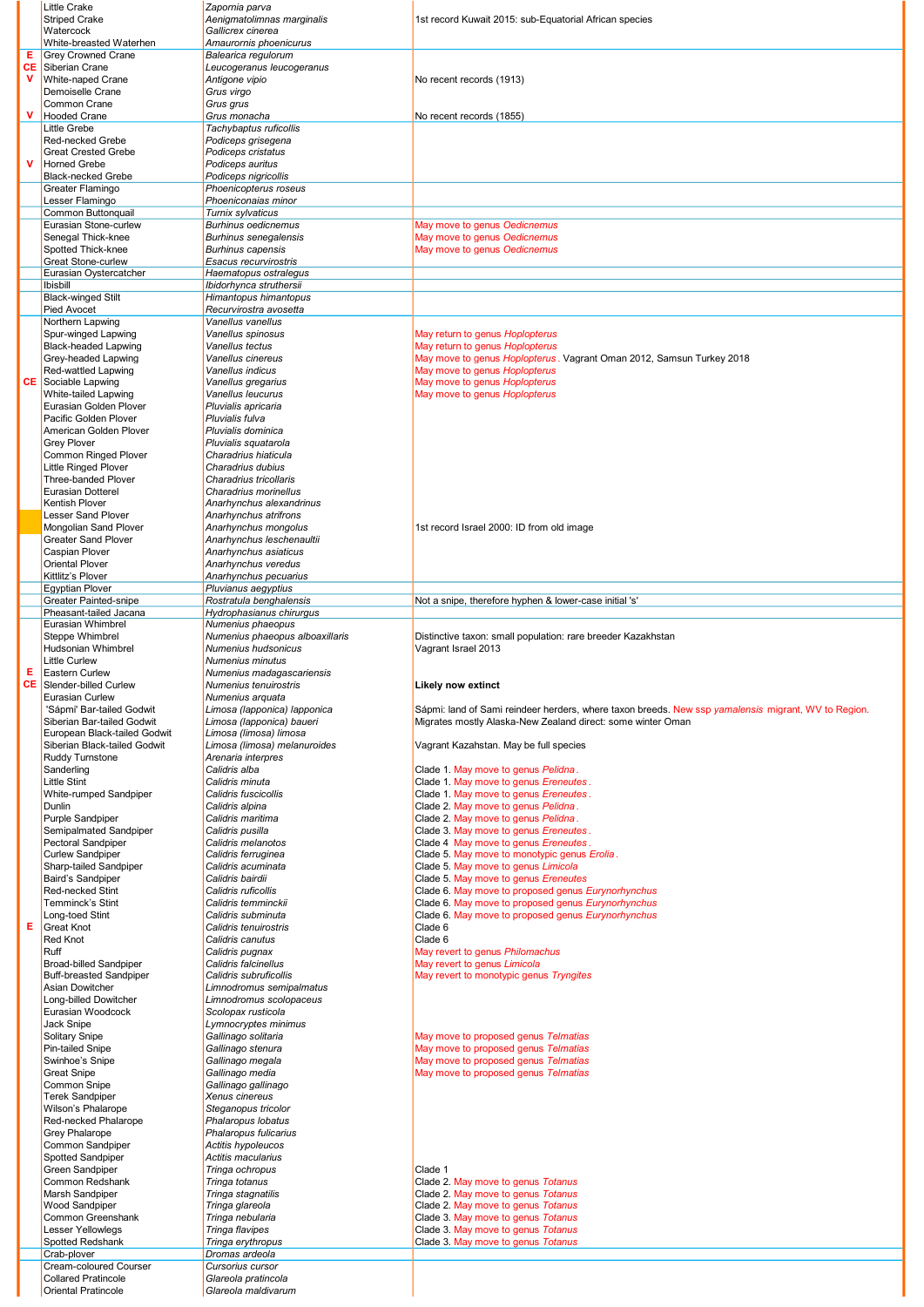|             | <b>Black-winged Pratincole</b>                            | Glareola nordmanni                                      |                                                                                                                                                                                                                   |
|-------------|-----------------------------------------------------------|---------------------------------------------------------|-------------------------------------------------------------------------------------------------------------------------------------------------------------------------------------------------------------------|
|             | Small Pratincole<br>Common Brown Noddy                    | Glareola lactea<br>Anous stolidus                       | May move to genus Galychrysia<br>Howell & Zufelt 2019 split off extralimital Galapagos Noddy A. galapagoensis, hence modifier 'Common'.                                                                           |
|             | Indian Black Noddy                                        | Anous tenuirostris                                      | Howell & Zufelt 2019 treat as part of Black Noddy A minutus superspecies complex                                                                                                                                  |
|             | Indo-Pacific Noddy<br>African Skimmer                     | Gygis candida                                           | In deep-ocean OSME area S of 5°N. Howell & Zufelt 2019 treat as distinct from White Noddy G. alba.                                                                                                                |
| Е           | <b>Indian Skimmer</b>                                     | Rynchops flavirostris<br>Rynchops albicollis            |                                                                                                                                                                                                                   |
| $\mathbf v$ | <b>Black-legged Kittiwake</b>                             | Rissa tridactyla                                        |                                                                                                                                                                                                                   |
|             | Sabine's Gull                                             | Xema sabini                                             |                                                                                                                                                                                                                   |
|             | Slender-billed Gull<br><b>Brown-headed Gull</b>           | Chroicocephalus genei<br>Chroicocephalus brunnicephalus | May move to genus Gelastes                                                                                                                                                                                        |
|             | Common Black-headed Gull                                  | Chroicocephalus ridibundus                              |                                                                                                                                                                                                                   |
|             | Grey-headed Gull                                          | Chroicocephalus cirrocephalus                           |                                                                                                                                                                                                                   |
|             | <b>Little Gull</b>                                        | Hydrocoloeus minutus                                    |                                                                                                                                                                                                                   |
| $\mathbf v$ | Franklin's Gull<br><b>Relict Gull</b>                     | Leucophaeus pipixcan<br>Ichthyaetus relictus            | May move to genus Atricilla                                                                                                                                                                                       |
| $\mathbf v$ | Audouin's Gull                                            | Ichthyaetus audouinii                                   |                                                                                                                                                                                                                   |
|             | Mediterranean Gull                                        | Ichthyaetus melanocephalus                              |                                                                                                                                                                                                                   |
|             | Great Black-headed Gull<br>White-eyed Gull                | Ichthyaetus ichthyaetus<br>Ichthyaetus leucophthalmus   |                                                                                                                                                                                                                   |
|             | Sooty Gull                                                | Ichthyaetus hemprichii                                  |                                                                                                                                                                                                                   |
|             | Common Gull                                               | Larus canus                                             |                                                                                                                                                                                                                   |
|             | Ring-billed Gull                                          | Larus delawarensis                                      | Extreme vagrant 5 records 2015-8 of same bird at single Kazakh Caspian site                                                                                                                                       |
|             | Great Black-backed Gull<br>Glaucous Gull                  | Larus marinus<br>Larus hyperboreus                      |                                                                                                                                                                                                                   |
|             | European Herring Gull                                     | Larus argentatus                                        |                                                                                                                                                                                                                   |
|             | Mongolian Gull                                            | Larus (smithsonianus/vegae) mongolicus                  | Ancestry unclear: probably two lineages                                                                                                                                                                           |
|             | Caspian Gull                                              | Larus cachinnans                                        |                                                                                                                                                                                                                   |
|             | Yellow-legged Gull<br>Armenian Gull                       | Larus michahellis<br>Larus armenicus                    |                                                                                                                                                                                                                   |
|             | Lake Beysehir Gull                                        | Larus armenicus × michahellis                           | 'x' indicates stabilised hybrid                                                                                                                                                                                   |
|             | Western Lesser Black-backed Gull                          | Larus fuscus graellsi                                   | 1st record Norwegian-ringed bird Israel 2015, returned 2016                                                                                                                                                       |
|             | Continental Black-backed Gull<br><b>Baltic Gull</b>       | Larus fuscus intermedius<br>Larus fuscus fuscus         |                                                                                                                                                                                                                   |
|             | Heuglin's Gull                                            | Larus (fuscus/heuglini) heuglini                        | Ancestry unclear: probably two lineages                                                                                                                                                                           |
|             | Steppe Gull                                               | Larus (fuscus/heuglini) barabensis                      | Ancestry unclear: probably two lineages                                                                                                                                                                           |
|             | <b>Taimyr Gull</b>                                        | Larus (fuscus/heuglini) taimyrensis                     | Winters Yellow/Okhotsk Seas, probably two lineages                                                                                                                                                                |
|             | Gull-billed Tern<br><b>Caspian Tern</b>                   | Gelochelidon nilotica<br>Hydroprogne caspia             | Split of extralimital taxon macrotarsa as Australian Tern                                                                                                                                                         |
|             | <b>Greater Crested Tern</b>                               | Thalasseus bergii                                       |                                                                                                                                                                                                                   |
|             | <b>Lesser Crested Tern</b>                                | Thalasseus bengalensis                                  |                                                                                                                                                                                                                   |
|             | Sandwich Tern                                             | Thalasseus sandvicensis                                 |                                                                                                                                                                                                                   |
|             | Little Tern<br>Saunders's Tern                            | Sternula albifrons<br>Sternula saundersi                |                                                                                                                                                                                                                   |
|             | Eastern Bridled Tern                                      | Onychoprion anaethetus                                  | Howel & Zufelt 2019 provisional split with Western Bridled Tern O. melanoptera in a superspecies                                                                                                                  |
|             | Sooty Tern                                                | Onychoprion fuscatus                                    |                                                                                                                                                                                                                   |
| $\mathbf v$ | <b>River Tern</b>                                         | Sterna aurantia                                         |                                                                                                                                                                                                                   |
|             | Roseate Tern<br><b>Black-naped Tern</b>                   | Sterna dougallii<br>Sterna sumatrana                    | Mapped BLDZ in S OSME deep-sea area: published data?                                                                                                                                                              |
|             | Common Tern                                               | Sterna hirundo                                          |                                                                                                                                                                                                                   |
|             | White-cheeked Tern                                        | Sterna repressa                                         |                                                                                                                                                                                                                   |
|             | <b>Arctic Tern</b>                                        | Sterna paradisaea                                       |                                                                                                                                                                                                                   |
|             | <b>Whiskered Tern</b><br>White-winged Tern                | Chlidonias hybrida<br>Chlidonias leucopterus            |                                                                                                                                                                                                                   |
|             | <b>Black Tern</b>                                         | Chlidonias niger                                        |                                                                                                                                                                                                                   |
|             | South Polar Skua                                          | Stercorarius maccormicki                                |                                                                                                                                                                                                                   |
|             | Subantarctic Skua<br>Great Skua                           | Stercorarius Ionnbergi<br>Stercorarius skua             | Howell & Zufelt 2019 deconstruct Brown Skua S. antarcticus into a 4 spp superspecies complex<br>Vagrant to E Mediterranean                                                                                        |
|             | Pomarine Skua                                             | Stercorarius pomarinus                                  |                                                                                                                                                                                                                   |
|             | Arctic Skua                                               | Stercorarius parasiticus                                |                                                                                                                                                                                                                   |
|             | Long-tailed Skua                                          | Stercorarius longicaudus                                |                                                                                                                                                                                                                   |
| v           | Razorbill<br><b>Atlantic Puffin</b>                       | Alca torda<br>Fratercula arctica                        | No record since 1909 Eqypt<br>One found dead on Israel beach Sep 2018                                                                                                                                             |
|             | Arabian Tropicbird                                        | Phaethon indicus                                        | Howell & Zufelt 2019 treat as monotypic species within superspecies with Red-billed Tropicbird P. aethereus                                                                                                       |
|             | Red-tailed Tropicbird                                     | Phaethon rubricauda                                     |                                                                                                                                                                                                                   |
|             | Yellow-billed Tropicbird                                  | Phaethon lepturus                                       | Tracked Indian Ocean-Arabian coasts. Howell & Zufelt 2019 split off Catesby's Tropicbird P. catesbyi<br>(Caribbean), leaving P. lepturus with 5 sspp: nominate occurs in Region: old name White-tailed Tropicbird |
|             | Red-throated Diver                                        | Gavia stellata                                          |                                                                                                                                                                                                                   |
|             | <b>Black-throated Diver</b>                               | Gavia arctica                                           |                                                                                                                                                                                                                   |
|             | <b>Great Northern Diver</b>                               | Gavia immer                                             |                                                                                                                                                                                                                   |
|             | White-billed Diver<br><b>Tasmanian Shy Albatross</b>      | Gavia adamsii<br>Thalassarche cauta                     |                                                                                                                                                                                                                   |
|             | Wilson's Storm Petrel                                     | Oceanites oceanicus                                     | (This group, Oceanitidae, treated as part of the 'Southern Storm Petrels')                                                                                                                                        |
|             | Australian Storm Petrel                                   | Pelagodroma dulciae                                     | Howell & Zufelt 2019 treat as species within White-faced Storm Petrel P. marina 8-spp complex                                                                                                                     |
|             | Inaccessible Storm Petrel                                 | Fregetta leucogaster 'melanoleuca'                      | Howell & Zufelt 2019 treat White-bellied Storm Petrel F, grallaria provisionally as 6-spp complex,<br>'melanoleuca' transferring from F. tropica which may be conspecific                                         |
|             | <b>Black-bellied Storm Petrel</b>                         | Fregetta tropica                                        | Howell & Zufelt 2019 treat as monotypic, but is F. grallaria conspecific?                                                                                                                                         |
|             | European Storm Petrel                                     | Hydrobates pelagicus                                    | Howell & Zufelt 2019 superspecies (This group, Hydrobatidae, treated as part of the 'Northern Storm Petrels')                                                                                                     |
|             | Mediterranean Storm Petrel                                | Hydrobates melitensis                                   | Howell & Zufelt 2019 superspecies                                                                                                                                                                                 |
|             | Band-rumped Storm Petrel<br>Swinhoe's Storm Petrel        | Hydrobates castro<br>Hydrobates monorhis                |                                                                                                                                                                                                                   |
| $\mathbf v$ | Leach's Storm Petrel                                      | Hydrobates leucorhous                                   |                                                                                                                                                                                                                   |
| $\mathbf v$ | Matsudaira's Storm Petrel                                 | Hydrobates matsudairae                                  | Non-breeders S of 12°N                                                                                                                                                                                            |
| Е           | Cape Petrel<br><b>Atlantic Petrel</b>                     | Daption capense<br>Pterodroma incerta                   |                                                                                                                                                                                                                   |
|             | Soft-plumaged Petrel                                      | Pterodroma mollis                                       |                                                                                                                                                                                                                   |
|             | Fea's Petrel                                              | Pterodroma feae                                         |                                                                                                                                                                                                                   |
|             | Kermadec Petrel                                           | Pterodroma neglecta                                     | Breeds & hybridises with Trindade & Herald Petrels on Round Island Mauritius Howell & Zufelt 2019; possible<br>rare non-breeding vagrant N Indian Ocean                                                           |
|             | <b>Herald Petrel</b>                                      | Pterodroma heraldica                                    | Breeds & hybridises with Trindade & possibly Herald Petrels on Round Island Mauritius Howell & Zufelt 2019;                                                                                                       |
|             |                                                           |                                                         | possible rare non-breeding vagrant N Indian Ocean                                                                                                                                                                 |
| v           | <b>Trindade Petrel</b>                                    | Pterodroma arminjoniana                                 | Non-breeders congregate in deep-ocean OSME Region (BirdLife IBA Indian Ocean Western 31 - Marine)                                                                                                                 |
| Е<br>CR     | <b>Barau's Petrel</b><br><b>Mascarene Petrel</b>          | Pterodroma baraui<br>Pseudobulweria aterrima            | Geolocated birds deep-ocean OSME area near 10°S, 70°E<br>Birds tagged with global light sensors fed within the OSME Region deep-ocean area.                                                                       |
|             | <b>Tahiti Petrel</b>                                      | Pseudobulweria rostrata                                 | 1st OSME record off Mirbat, Oman. Breeds extralimital Chagos archipelago                                                                                                                                          |
|             | <b>Streaked Shearwater</b>                                | Calonectris leucomelas                                  |                                                                                                                                                                                                                   |
|             | Scopoli's Shearwater                                      | Calonectris diomedea                                    |                                                                                                                                                                                                                   |
|             | Cory's Shearwater<br>Wedge-tailed Shearwater              | Calonectris borealis<br>Ardenna pacifica                |                                                                                                                                                                                                                   |
|             | Sooty Shearwater                                          | Ardenna grisea                                          |                                                                                                                                                                                                                   |
|             | Short-tailed Shearwater                                   | Ardenna tenuirostris                                    |                                                                                                                                                                                                                   |
|             | Flesh-footed Shearwater<br><b>Great Shearwater</b>        | Ardenna carneipes<br>Ardenna gravis                     |                                                                                                                                                                                                                   |
|             | Manx Shearwater                                           | <b>Puffinus puffinus</b>                                | 1st OSME record North Beach Eilat Israel June 2015                                                                                                                                                                |
| v           | Yelkouan Shearwater                                       | Puffinus yelkouan                                       |                                                                                                                                                                                                                   |
| <b>CE</b>   | <b>Balearic Shearwater</b><br><b>Baillon's Shearwater</b> | Puffinus mauretanicus                                   |                                                                                                                                                                                                                   |
| V?          |                                                           | Puffinus bailloni                                       | Monotypic Howell & Zufelt 2019, who revise former Tropical Shearwater. Likely post-split status Vunerable.                                                                                                        |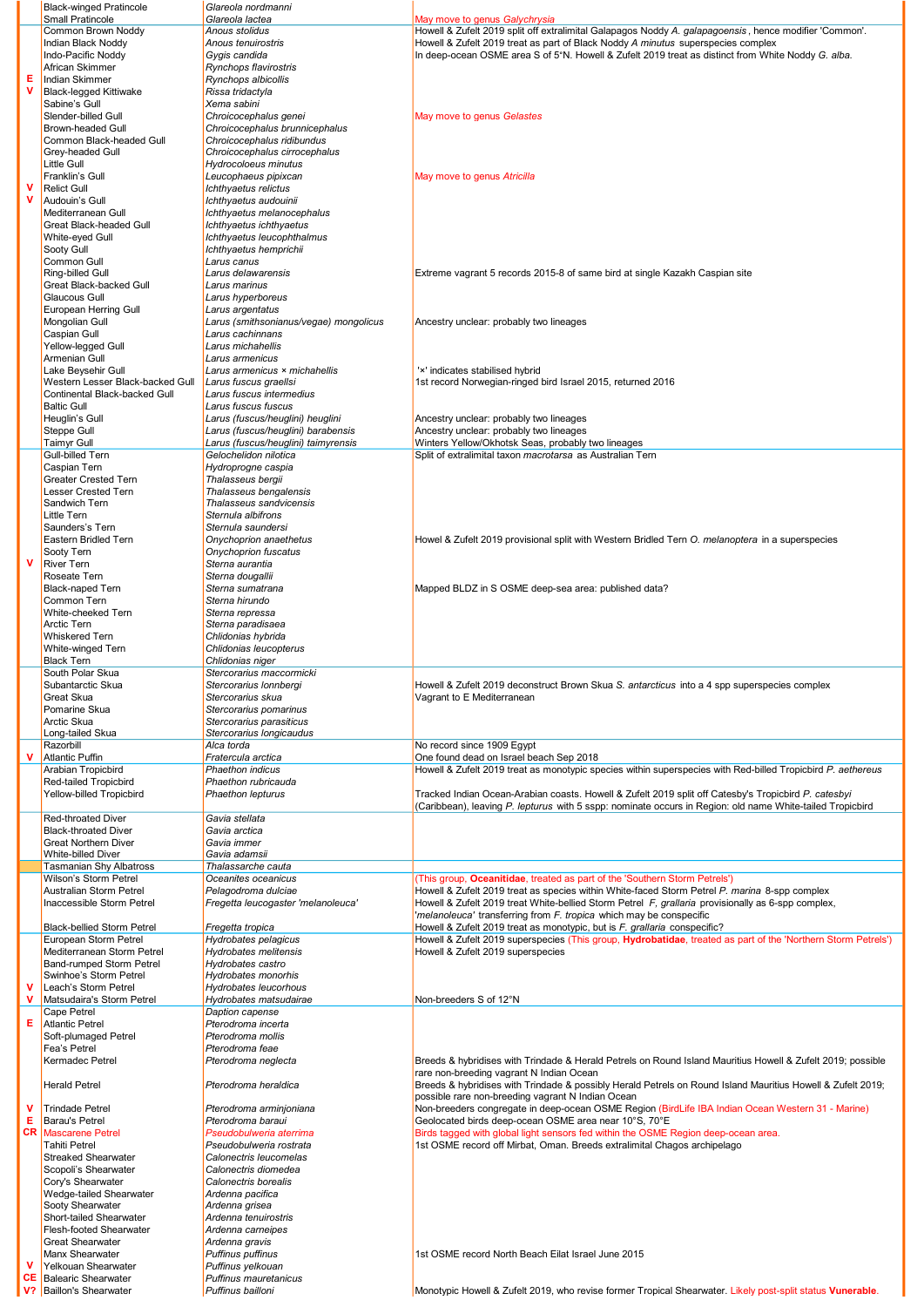|        | Seychelles Shearwater                                        | Puffinus nicolai                                    | Polytypic; nominate Mauritius ssp colstoni Aldabra Howell & Zufelt 2019. Likely post-split status Vunerable.                                                                                  |
|--------|--------------------------------------------------------------|-----------------------------------------------------|-----------------------------------------------------------------------------------------------------------------------------------------------------------------------------------------------|
|        | Persian Shearwater<br><b>Barolo Shearwater</b>               | <b>Puffinus persicus</b><br>Puffinus baroli         | Taxon closer to P. bailloni, not P. Iherminieri, in superspecies Howard & Zufelt 2019                                                                                                         |
|        | <b>Bulwer's Petrel</b>                                       | <b>Bulweria bulwerii</b>                            | Occurs near limit of OSME deep-ocean area 70°S                                                                                                                                                |
|        | Jouanin's Petrel                                             | <b>Bulweria fallax</b>                              |                                                                                                                                                                                               |
|        | Yellow-billed Stork                                          | Mycteria ibis                                       |                                                                                                                                                                                               |
|        | African Openbill<br><b>Black Stork</b>                       | Anastomus lamelligerus<br>Ciconia nigra             |                                                                                                                                                                                               |
|        | Abdim's Stork                                                | Ciconia abdimii                                     |                                                                                                                                                                                               |
| v      | Asian Woolly-necked Stork                                    | Ciconia episcopus                                   | Vulnerable only in SE Asia                                                                                                                                                                    |
|        | <b>Western White Stork</b><br>Eastern White Stork            | Ciconia ciconia ciconia<br>Ciconia ciconia asiatica |                                                                                                                                                                                               |
|        | Marabou Stork                                                | Leptoptilos crumenifer                              |                                                                                                                                                                                               |
|        | <b>Great Frigatebird</b>                                     | Fregata minor                                       |                                                                                                                                                                                               |
|        | Lesser Frigatebird                                           | Fregata ariel                                       |                                                                                                                                                                                               |
| v      | Northern Gannet<br>Cape Gannet                               | Morus bassanus<br>Morus capensis                    |                                                                                                                                                                                               |
|        | Masked Booby                                                 | Sula dactylatra                                     |                                                                                                                                                                                               |
|        | Red-footed Booby                                             | Sula sula                                           |                                                                                                                                                                                               |
|        | Indo-Pacific Brown Booby                                     | Sula plotus                                         | One of 3 spp within superspecies with Atlantic Brown Booby S. leucogaster & Brewster's Brown Booby S.                                                                                         |
|        | <b>Oriental Darter</b>                                       | Anhinga melanogaster                                | brewsteri Howell & Zufelt 2019<br>One recent record (2012) Uzbekistan                                                                                                                         |
|        | African Darter                                               | Anhinga rufa                                        |                                                                                                                                                                                               |
|        | <b>Pygmy Cormorant</b>                                       | Microcarbo pygmaeus                                 |                                                                                                                                                                                               |
|        | Reed Cormorant<br>Little Cormorant                           | Microcarbo africanus                                |                                                                                                                                                                                               |
| v      | Socotra Cormorant                                            | Microcarbo niger<br>Phalocrocorax nigrogularis      |                                                                                                                                                                                               |
|        | Indian Cormorant                                             | Phalacrocorax fuscicollis                           | No recent records SE Iran (1980): wetlands dried up. Likely extinct in Region.                                                                                                                |
|        | <b>White-breasted Cormorant</b>                              | Phalacrocorax lucidus                               |                                                                                                                                                                                               |
|        | <b>Continental Great Cormorant</b><br>European Shag          | Phalacrocorax sinensis<br>Gulosus aristotelis       | As distant from taxon carbo as is lucidus. No confirmed record of carbo in Region.<br>3 genetically distinct groups in disgreement with current ssp IDs, but no taxonomic decisions yet made. |
|        | <b>African Sacred Ibis</b>                                   | Threskiornis aethiopicus                            |                                                                                                                                                                                               |
|        | <b>Black-headed Ibis</b>                                     | Threskiornis melanocephalus                         | Vagrant Uzbekistan                                                                                                                                                                            |
| Е      | Northern Bald Ibis                                           | Geronticus eremita                                  | Raised from CE Nov 2018                                                                                                                                                                       |
|        | Glossy Ibis<br>Eurasian Spoonbill                            | Plegadis falcinellus<br>Platalea leucorodia         |                                                                                                                                                                                               |
|        | African Spoonbill                                            | Platalea alba                                       |                                                                                                                                                                                               |
|        | <b>Eurasian Bittern</b>                                      | <b>Botaurus stellaris</b>                           |                                                                                                                                                                                               |
|        | Little Bittern                                               | Ixobrychus minutus                                  |                                                                                                                                                                                               |
|        | <b>Yellow Bittern</b><br><b>Cinnamon Bittern</b>             | Ixobrychus sinensis<br>Ixobrychus cinnamomeus       |                                                                                                                                                                                               |
|        | <b>Dwarf Bittern</b>                                         | Ixobrychus sturmii                                  | African species: 1st OSME record Oman Nov 2013                                                                                                                                                |
|        | <b>Black Bittern</b>                                         | Ixobrychus flavicollis                              |                                                                                                                                                                                               |
|        | Black-crowned Night Heron                                    | Nycticorax nycticorax                               |                                                                                                                                                                                               |
|        | <b>Striated Heron</b><br>Squacco Heron                       | <b>Butorides striata</b><br>Ardeola ralloides       |                                                                                                                                                                                               |
|        | Indian Pond Heron                                            | Ardeola grayii                                      |                                                                                                                                                                                               |
|        | Chinese Pond Heron                                           | Ardeola bacchus                                     |                                                                                                                                                                                               |
| Е      | Malagasy Pond Heron                                          | Ardeola idae                                        |                                                                                                                                                                                               |
|        | Western Cattle Egret<br>Eastern Cattle Egret                 | <b>Bubulcus ibis</b><br><b>Bubulcus coromandus</b>  |                                                                                                                                                                                               |
|        | Grey Heron                                                   | Ardea cinerea                                       |                                                                                                                                                                                               |
|        | <b>Black-headed Heron</b>                                    | Ardea melanocephala                                 |                                                                                                                                                                                               |
|        | Goliath Heron                                                | Ardea goliath                                       |                                                                                                                                                                                               |
|        |                                                              |                                                     |                                                                                                                                                                                               |
|        | Purple Heron                                                 | Ardea purpurea                                      |                                                                                                                                                                                               |
|        | Western Great Egret<br>Eastern Great Egret                   | Ardea (alba) alba<br>Ardea (alba) modesta           | Recorded Oman, UAE, Saudi Arabia                                                                                                                                                              |
|        | Intermediate Egret                                           | Ardea (intermedia) intermedia                       | Indian taxon. Fairly common PM, WV Oman                                                                                                                                                       |
|        | Yellow-billed Egret                                          | Ardea (intermedia) brachyrhynca                     | African taxon. Israel 2004; likely Saudi Arabia S of Jeddah                                                                                                                                   |
|        | <b>Black Heron</b>                                           | Egretta ardesiaca                                   |                                                                                                                                                                                               |
|        | Little Egret<br>Indian Reef Heron                            | Egretta garzetta<br>Egretta (gularis) schistacea    | Close to Little Egret, distant from Eastern Reef Heron                                                                                                                                        |
|        | Hamerkop                                                     | Scopus umbretta                                     |                                                                                                                                                                                               |
|        | <b>Great White Pelican</b>                                   | Pelecanus onocrotalus                               |                                                                                                                                                                                               |
|        | Pink-backed Pelican<br><b>Dalmatian Pelican</b>              | Pelecanus rufescens<br>Pelecanus crispus            | No longer Vulnerable; moved up to Near-Threatened                                                                                                                                             |
|        | <b>Western Osprey</b>                                        | <b>Pandion haliaetus</b>                            |                                                                                                                                                                                               |
|        | <b>Black-winged Kite</b>                                     | Elanus (caeruleus) caeruleus                        | Proposed split on genetic grounds; would remain polytypic, but only nominate in OSME Region                                                                                                   |
|        | Eastern Black-winged Kite                                    | Elanus (caeruleus) vociferus                        | Proposed split on genetic grounds; would become monotypic                                                                                                                                     |
|        | Scissor-tailed Kite<br>Lammergeier                           | Chelictinia riocourii<br>Gypaetus barbatus          | Extreme vagrant Yemen                                                                                                                                                                         |
| Е      | <b>Egyptian Vulture</b>                                      | Neophron percnopterus                               |                                                                                                                                                                                               |
|        | European Honey Buzzard                                       | Pernis apivorus                                     |                                                                                                                                                                                               |
|        | <b>Crested Honey Buzzard</b>                                 | Pernis ptilorhynchus                                |                                                                                                                                                                                               |
|        | <b>CE</b> Hooded Vulture<br><b>CE</b> White-backed Vulture   | Necrosyrtes monachus<br>Gyps africanus              | 1st OSME record SE Egypt May 2017: extreme vagrant                                                                                                                                            |
|        | <b>CE</b> White-rumped Vulture                               | Gyps bengalensis                                    | May be extinct in Region after diclofenac decimation                                                                                                                                          |
| CE     | Rüppell's Vulture                                            | Gyps rueppelli                                      |                                                                                                                                                                                               |
|        | Himalayan Griffon Vulture<br><b>Eurasian Griffon Vulture</b> | Gyps himalayensis<br>Gyps fulvus                    |                                                                                                                                                                                               |
|        | <b>Cinereous Vulture</b>                                     | Aegypius monachus                                   |                                                                                                                                                                                               |
| Е      | Lappet-faced Vulture                                         | Torgos tracheliotos                                 |                                                                                                                                                                                               |
|        | Short-toed Snake Eagle                                       | Circaetus gallicus                                  |                                                                                                                                                                                               |
| Е      | Bateleur<br>Mountain Hawk-Eagle                              | Terathopius ecaudatus<br>Nisaetus nipalensis        | BirdLife map to and crossing Afghanistan border from N Pakistan                                                                                                                               |
| ۷      | Indian Spotted Eagle                                         | Clanga hastata                                      | hastata basal, but not close to pomarina/clanga. Extinct in Region?                                                                                                                           |
|        | Lesser Spotted Eagle                                         | Clanga pomarina                                     | pomarina close to clanga                                                                                                                                                                      |
| v      | <b>Greater Spotted Eagle</b>                                 | Clanga clanga                                       |                                                                                                                                                                                               |
|        | Wahlberg's Eagle<br><b>Booted Eagle</b>                      | Hieraaetus wahlbergi<br>Hieraaetus pennatus         | Recorded Egypt 2013: extreme vagrant                                                                                                                                                          |
|        | Indian Tawny Eagle                                           | Aquila (rapax) vindhiana                            | Recent records SE Iran where local resident                                                                                                                                                   |
| v      | African Tawny Eagle                                          | Aquila (rapax) rapax                                |                                                                                                                                                                                               |
| Е<br>v | Steppe Eagle                                                 | Aquila nipalensis                                   |                                                                                                                                                                                               |
|        | Eastern Imperial Eagle<br>Northern Golden Eagle              | Aquila heliaca<br>Aquila (chrysaetos) chrysaetos    | NW Turkey, W-C Kazakhstan, W Central Asia                                                                                                                                                     |
|        | Mediterranean Golden Eagle                                   | Aquila (chrysaetos) homeyeri                        | E Mediterranean-Turkey-Caucasus-Iraq-Iran                                                                                                                                                     |
|        | American Golden Eagle                                        | Aquila (chrysaetos) canadensis                      | Easternmost Kazakhstan, E Central Asia, then E to N America                                                                                                                                   |
|        | Verreaux's Eagle                                             | Aquila verreauxii                                   |                                                                                                                                                                                               |
|        | Bonelli's Eagle<br>Gabar Goshawk                             | Aquila fasciata<br>Micronisus gabar                 |                                                                                                                                                                                               |
|        | <b>Dark Chanting Goshawk</b>                                 | Melierax metabates                                  |                                                                                                                                                                                               |
|        | Northern Shikra                                              | Accipiter (badius) cenchroides                      | Breeds Azerbaijan & Armenia                                                                                                                                                                   |
|        | Tihama Shikra                                                | Accipiter (badius/brevipes) sphenurus               | Largely W Arabia in S Tihama: 2 lines of ancestry                                                                                                                                             |
|        | Levant Sparrowhawk<br>Eurasian Sparrowhawk                   | <b>Accipiter brevipes</b><br>Accipiter nisus        |                                                                                                                                                                                               |
|        | Eurasian Northern Goshawk<br>Western Marsh Harrier           | Accipiter gentilis<br>Circus aeruginosus            | The 3 extralimital Nearctic taxa are remote from Palearctic taxa                                                                                                                              |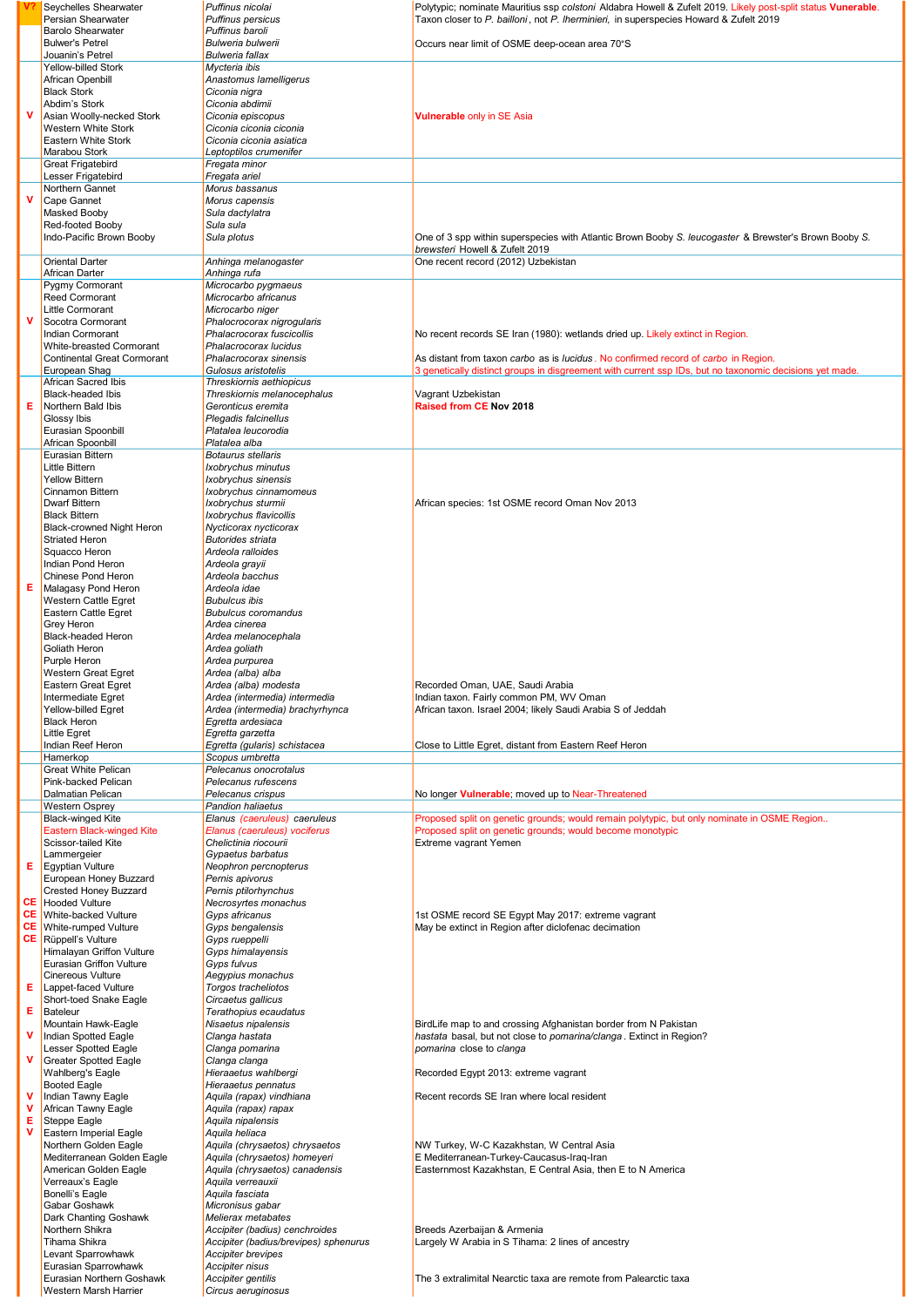|   | <b>Eastern Marsh Harrier</b>                         | Circus spilonotus                            |                                                                                                                          |
|---|------------------------------------------------------|----------------------------------------------|--------------------------------------------------------------------------------------------------------------------------|
|   | Hen Harrier                                          | Circus cyaneus                               |                                                                                                                          |
|   | <b>Pallid Harrier</b>                                | Circus macrourus                             |                                                                                                                          |
|   | Montagu's Harrier                                    | Circus pygargus                              |                                                                                                                          |
|   | <b>Red Kite</b>                                      | Milvus milvus                                |                                                                                                                          |
|   | Eurasian Black Kite                                  | Milvus migrans                               |                                                                                                                          |
|   | <b>Black-eared Kite</b>                              | Milvus (migrans) lineatus                    |                                                                                                                          |
|   | Indian Black Kite<br><b>CR?</b> Yellow-billed Kite   | Milvus (migrans) govinda<br>Milvus aegyptius | Should it be recognised as full sp in Egypt, regional assessment of <b>Critically Endangered</b> likely.                 |
|   | <b>Brahminy Kite</b>                                 | Haliastur indus                              |                                                                                                                          |
|   | African Fish Eagle                                   | Haliaeetus vocifer                           |                                                                                                                          |
| Е | Pallas's Fish Eagle                                  | Haliaeetus leucoryphus                       |                                                                                                                          |
|   | <b>White-tailed Eagle</b>                            | Haliaeetus albicilla                         |                                                                                                                          |
|   | White-eyed Buzzard                                   | <b>Butastur teesa</b>                        |                                                                                                                          |
|   | Rough-legged Buzzard                                 | <b>Buteo lagopus</b>                         |                                                                                                                          |
| v | Socotra Buzzard                                      | <b>Buteo socotraensis</b>                    |                                                                                                                          |
|   | Common Buzzard                                       | <b>Buteo buteo</b>                           | Taxon cirtensis, 2 lines of ancestry but closer to buteo than rufinus                                                    |
|   | Northern Steppe Buzzard                              | Buteo buteo vulpinus                         | Migratory from as far as N Kazakhstan & Afghanistan                                                                      |
|   | Southern Steppe Buzzard                              | Buteo buteo menetriesi                       | Sedentary Turkey-Caucasus-Iran                                                                                           |
|   | North African Buzzard                                | <b>Buteo cirtensis</b>                       | Scarce WV PM Egypt rare BM UAE, Oman. Allospecies of Buteo buteo                                                         |
|   | Long-legged Buzzard                                  | <b>Buteo rufinus</b>                         | Monotypic because cirtensis treated as allospecies of Buteo buteo                                                        |
|   | <b>Upland Buzzard</b>                                | <b>Buteo hemilasius</b>                      |                                                                                                                          |
|   | Himalayan Buzzard                                    | <b>Buteo refectus</b>                        | Re-attribution of misidentified taxa, distributions in 'Eastern' Buzzard: B. refectus monotypic IOC11.2                  |
|   | Japanese Buzzard                                     | <b>Buteo japonicus</b>                       | Re-attribution of misidentified taxa, distributions in 'Eastern' Buzzard: B.j. burmanicus winters in Region              |
|   | Western Barn Owl<br>Eastern Barn Owl                 | Tyto alba                                    | Mainland European taxa proposed as all T.a. alba, phenotypic variation being independent of genetics.                    |
|   | <b>Collared Owlet</b>                                | Tyto javanica<br>Taenioptynx brodiei         | Afghanistan just W of Torkham border crossing<br>Strigidae resequenced IOC 11.2, & Collared Owlet genus change.          |
|   | Tengmalm's Owl                                       | Aegolius funereus                            | Nearctic taxon now Boreal Owl A. richardsoni                                                                             |
|   | Spotted Owlet                                        | Athene brama                                 |                                                                                                                          |
|   | Little Owl                                           | Athene noctua                                | Pellegrino et al 2020 found extensive individual plumage variation within & between A. noctua                            |
|   |                                                      |                                              | populations & geographic areas; they concluded that subspecific identity could not be derived from                       |
|   |                                                      |                                              | plumage differences, nor could the distributions of the current subspecies be accepted with any                          |
|   |                                                      |                                              | certainty.                                                                                                               |
|   | <b>Byzantine Little Owl</b>                          | Athene (noctua) indigena                     |                                                                                                                          |
|   | <b>Lilith Owlet</b>                                  | Athene (noctua) lilith                       | This taxon may be subsumed in glaux.                                                                                     |
|   | Northern Little Owl                                  | Athene (noctua) plumipes                     |                                                                                                                          |
|   | North African Little Owl                             | Athene (noctua) glaux                        | This taxon may absorb lilith.                                                                                            |
|   | Kleinschmidt's Little Owl                            | Athene (noctua) saharae                      | Probably W Egypt & C Arabia                                                                                              |
|   | Northern Hawk-Owl                                    | Surnia ulula                                 |                                                                                                                          |
|   | Eurasian Pygmy Owl                                   | Glaucidium passerinum                        |                                                                                                                          |
|   | Eurasian Scops Owl                                   | Otus scops                                   |                                                                                                                          |
|   | Cyprus Scops Owl                                     | Otus cyprius                                 |                                                                                                                          |
|   | Pallid Scops Owl                                     | Otus brucei                                  |                                                                                                                          |
|   | Arabian Scops Owl                                    | Otus pamelae                                 |                                                                                                                          |
|   | Socotra Scops Owl                                    | Otus socotranus                              |                                                                                                                          |
|   | Indian Scops Owl                                     | Otus bakkamoena                              |                                                                                                                          |
|   | Long-eared Owl<br>Short-eared Owl                    | Asio otus                                    |                                                                                                                          |
| v | Snowy Owl                                            | Asio flammeus<br><b>Bubo scandiacus</b>      |                                                                                                                          |
|   | Eurasian Eagle Owl                                   | Bubo bubo                                    |                                                                                                                          |
|   | <b>Byzantine Eagle Owl</b>                           | Bubo (bubo) interpositus                     |                                                                                                                          |
|   | Pharaoh Eagle Owl                                    | Bubo ascalaphus                              |                                                                                                                          |
|   | Arabian Eagle Owl                                    | <b>Bubo milesi</b>                           | IOC11.1 accepts as full species                                                                                          |
|   | Vermiculated Eagle Owl                               | <b>Bubo cinerascens</b>                      | Shipboard record 1987 c 10°N in deep-ocean OSME area                                                                     |
|   |                                                      |                                              |                                                                                                                          |
|   |                                                      |                                              |                                                                                                                          |
|   | Western Brown Fish Owl                               | Bubo (zeylonensis) semenowi                  |                                                                                                                          |
|   | <b>Tawny Owl</b><br><b>Desert Owl</b>                | Strix aluco<br>Strix hadorami                |                                                                                                                          |
|   | Omani Owl                                            | Strix butleri                                | Formerly Hume's Owl, distributed W Arabia, perhaps further<br>Oman, UAE, 11 disparate records Iran: E Saudi populations? |
|   | Ural Owl                                             | Strix uralensis                              |                                                                                                                          |
|   | Lapland Owl                                          | Strix lapponica                              | Split: Great Grey Owl only Nearctic.Lapland Owl new sp.                                                                  |
|   | Eurasian Hoopoe                                      | Upupa epops                                  |                                                                                                                          |
|   | African Grey Hornbill                                | Lophocerus nasutus                           |                                                                                                                          |
|   | Purple Roller                                        | Coracias naevius                             | Clade A                                                                                                                  |
|   | <b>Indian Roller</b>                                 | Coracias benghalensis                        | Clade B                                                                                                                  |
|   | Lilac-breasted Roller                                | Coracias caudatus                            | Clade C                                                                                                                  |
|   | Abyssinian Roller                                    | Coracias abyssinicus                         | Clade C                                                                                                                  |
|   | European Roller                                      | Coracias garrulus                            | Clade C                                                                                                                  |
|   | <b>Broad-billed Roller</b>                           | Euryostomus glaucurus                        | Clade D. 1 found dead Elba reserve SE Egypt; one imaged at Zikim Israel Sep 2019                                         |
|   | White-throated Kingfisher                            | Halcyon smyrnensis                           |                                                                                                                          |
|   | Grey-headed Kingfisher                               | Halcyon leucocephala                         |                                                                                                                          |
|   | <b>Collared Kingfisher</b>                           | Todirhamphus chloris                         |                                                                                                                          |
|   | Malachite Kingfisher<br>Common Kingfisher            | Corythornis cristatus<br>Alcedo atthis       |                                                                                                                          |
|   | <b>Crested Kingfisher</b>                            | Megaceryle lugubris                          |                                                                                                                          |
|   | Pied Kingfisher                                      | Ceryle rudis                                 |                                                                                                                          |
|   | White-throated Bee-eater                             | Merops albicollis                            |                                                                                                                          |
|   | African Green Bee-eater                              | Merops viridissimus                          |                                                                                                                          |
|   | Arabian Green Bee-eater                              | Merops cyanophrys                            |                                                                                                                          |
|   | Asian Green Bee-eater                                | Merops orientalis                            |                                                                                                                          |
|   | Blue-cheeked Bee-eater                               | Merops persicus                              |                                                                                                                          |
|   | European Bee-eater                                   | Merops apiaster                              |                                                                                                                          |
|   | Eurasian Wryneck                                     | Jynx torquilla                               |                                                                                                                          |
|   | <b>Speckled Piculet</b>                              | Vivia innominata                             | Genus change: all Picumnus spp now are in New World                                                                      |
|   | Eurasian Three-toed Woodpecker<br>Arabian Woodpecker | Picoides tridactylus<br>Dendrocoptes dorae   |                                                                                                                          |
|   | Brown-fronted Woodpecker                             | Dendrocoptes auriceps                        |                                                                                                                          |
|   | European Middle Spotted                              | Dendrocoptes medius                          | Monotypic. N&W of Bosporus                                                                                               |
|   | Woodpecker                                           |                                              |                                                                                                                          |
|   | Asian Middle Spotted Woodpecker                      | Dendrocoptes sanctijohannis                  | Polytypic. S&E of Bosporus                                                                                               |
|   | Lesser Spotted Woodpecker                            | Dryobates minor                              |                                                                                                                          |
|   | Himalayan Woodpecker                                 | Dendrocopos himalayensis                     |                                                                                                                          |
|   | Sind Woodpecker                                      | Dendrocopos assimilis                        |                                                                                                                          |
|   | Syrian Woodpecker                                    | Dendrocopos syriacus                         |                                                                                                                          |
|   | White-winged Woodpecker                              | Dendrocopos leucopterus                      |                                                                                                                          |
|   | Great Spotted Woodpecker                             | Dendrocopos major                            | Split: 4 groups (clades), 2 in OSME Region; major Kazakhstan-Kyrgyzstan                                                  |
|   | Hyrcanian Spotted Woodpecker                         | Dendrocopos poelzami                         | poelzami Asia Minor-Tajikistan, Iran                                                                                     |
|   | White-backed Woodpecker                              | Dendrocopos leucotos                         |                                                                                                                          |
|   | Lilford's Woodpecker                                 | Dendrocopos lilfordi                         | Split from <i>leucotos</i> . NE Turkey to E Caucasus                                                                     |
|   | <b>Black Woodpecker</b>                              | Dryocopus martius                            |                                                                                                                          |
|   | Scaly-bellied Woodpecker                             | Picus squamatus                              | Sequence change to correct earlier oversight                                                                             |
|   | European Green Woodpecker                            | Picus viridis<br>Picus viridis innominatus   |                                                                                                                          |
|   | Zagros Green Woodpecker<br>Grey-headed Woodpecker    | Picus canus                                  |                                                                                                                          |
|   | Lesser Kestrel                                       | Falco naumanni                               |                                                                                                                          |
|   | <b>Common Kestrel</b>                                | Falco tinnunculus                            |                                                                                                                          |
|   | Red-headed Falcon<br>Red-footed Falcon               | Falco chicquera<br>Falco vespertinus         |                                                                                                                          |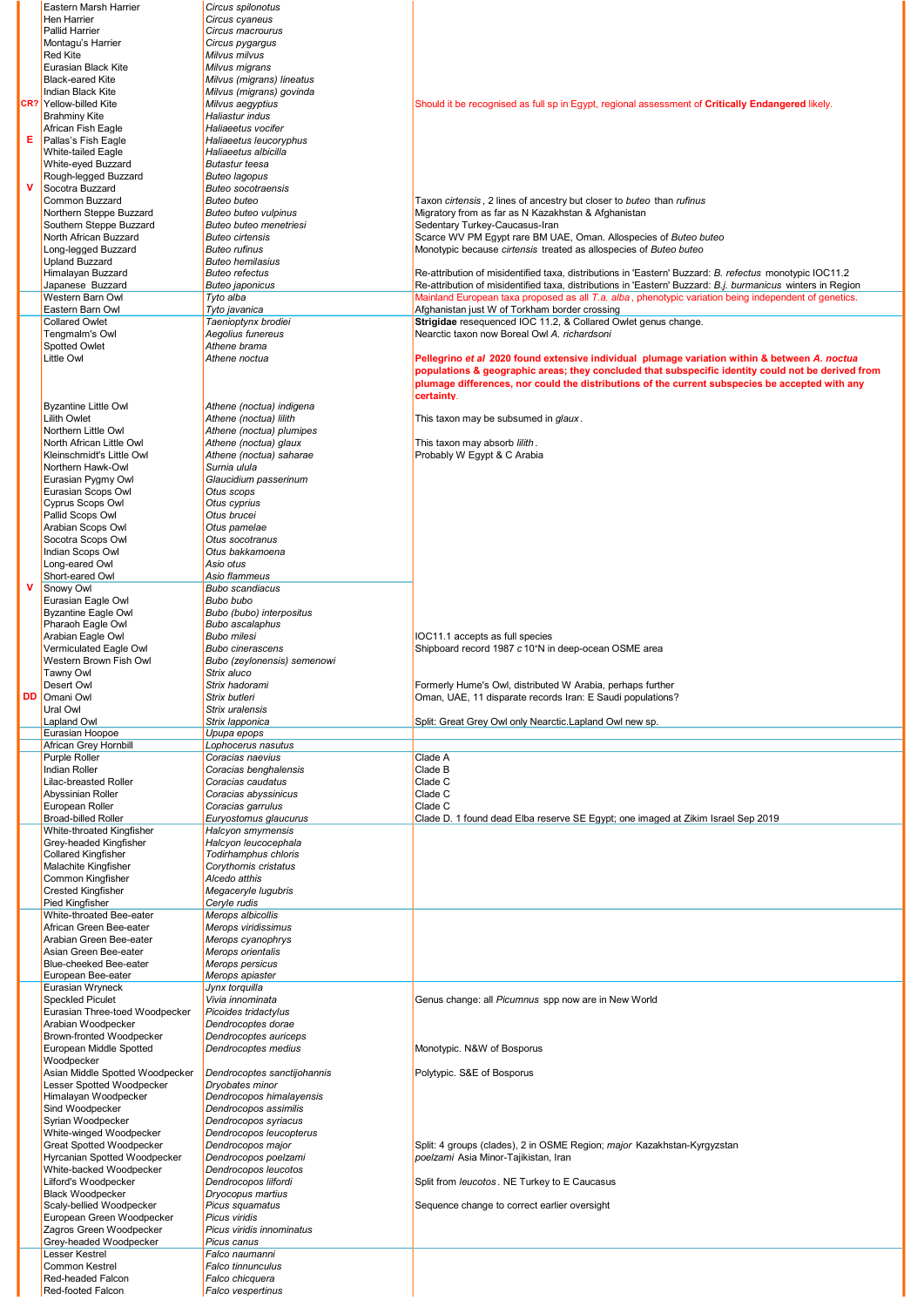|   | Amur Falcon                               | <b>Falco amurensis</b>                                                                                      |                                                                                                      |
|---|-------------------------------------------|-------------------------------------------------------------------------------------------------------------|------------------------------------------------------------------------------------------------------|
|   | Eleonora's Falcon                         | Falco eleonorae                                                                                             |                                                                                                      |
|   | Sooty Falcon                              | <b>Falco concolor</b>                                                                                       |                                                                                                      |
|   | Merlin                                    | Falco columbarius                                                                                           |                                                                                                      |
|   | Eurasian Hobby                            | Falco subbuteo                                                                                              |                                                                                                      |
|   | CE <sup>*</sup> Lanner Falcon             | Falco biarmicus                                                                                             | Hierofalcon assemblage: Lanner- Gyrfalcon. *Risk status CE adopted informally@OSME: rationale in ORL |
|   | Laggar Falcon                             | Falco jugger                                                                                                |                                                                                                      |
|   | Northern Saker Falcon                     | Falco cherrug ('cherrug-type')                                                                              | Genetic separation small: 'milvipes-type' plumage occurs                                             |
| Е | Southern Saker Falcon                     | Falco cherrug ('milvipes-type')                                                                             | Genetic separation small: 'cherrug-type' plumage occurs                                              |
|   | Gyrfalcon                                 | Falco rusticolus                                                                                            |                                                                                                      |
|   | Peregrine Falcon                          | Falco peregrinus                                                                                            |                                                                                                      |
|   | <b>Barbary Falcon</b>                     | Falco peregrinus pelegrinoides                                                                              | Peregrine Falcon radiation & evolution is recent, pelegrinoides best as ssp                          |
|   | Red-capped Falcon                         | Falco (peregrinus) babylonicus                                                                              | Ancestry somewhat clearer: perhaps two lineages; unusually distinct                                  |
|   | Sulphur-crested Cockatoo                  | Cacatua galerita                                                                                            | Introduced                                                                                           |
|   | Monk Parakeet                             | Myiopsitta monachus                                                                                         | Introduced.                                                                                          |
|   | Nanday Parakeet                           | Aratinga nenday                                                                                             | Introduced.                                                                                          |
|   | Slaty-headed Parakeet                     | Psittacula himalayana                                                                                       | E Afghanistan. May move to genus Himalayapsitta                                                      |
|   | Plum-headed Parakeet                      | Psittacula cyanocephala                                                                                     | Introduced. May move to genus Himalayapsitta                                                         |
|   | Alexandrine Parakeet                      | Psittacula eupatria                                                                                         | Introduced in places, resident Afghanistan. May move to genus Palaeornis                             |
|   | <b>Rose-ringed Parakeet</b>               | Psittacula krameri                                                                                          | Introduced, although historically possibly bred in NE Region. May move to genus Alexandrinus         |
|   | Budgerigar                                | Melopsittacus undulatus                                                                                     | Introduced                                                                                           |
|   | Rosy-patched Bush-Shrike                  | Telephorus cruentus                                                                                         |                                                                                                      |
|   | Arabian Black-crowned Tchagra             | Tchagra (senegalus) percevali                                                                               |                                                                                                      |
|   | Long-tailed Minivet                       | Pericrocotus ethologus                                                                                      |                                                                                                      |
|   | <b>Rosy Minivet</b>                       | Pericrocotus roseus                                                                                         | Breeding distribution extends just into E Afghanistan                                                |
|   | <b>Brown Shrike</b>                       | Lanius cristatus                                                                                            |                                                                                                      |
|   | Red-backed Shrike                         | Lanius collurio                                                                                             | Genetically distinct from L. cristatus                                                               |
|   | Daurian Shrike                            | Lanius isabellinus                                                                                          | Genetically distinct from L. cristatus                                                               |
|   | <b>Turkestan Shrike</b>                   | Lanius phoenicuroides                                                                                       | Genetically distinct from L. isabellinus                                                             |
|   | <b>Bay-backed Shrike</b>                  | Lanius vittatus                                                                                             |                                                                                                      |
|   | Long-tailed Shrike                        | Lanius schach                                                                                               |                                                                                                      |
|   | <b>Lesser Grey Shrike</b>                 | Lanius minor                                                                                                |                                                                                                      |
|   | a consentat anticipal and consent and the | the structure of the contract condition of the contract of the contract of the con-<br><b>CHARTER CARDS</b> | <b>Channel College</b><br>At Columbus Common Charles Common                                          |

rrent thinking on the large grey shrike taxonomy indicates that relationships between taxa in the group are complex, and very different from the understanding. Other DNA techniques are beginning to define better more detailed relationships, but the American Ornithologists' Union & Shirihai & Svensson 2018 agree the following basic changes: Southern Grey Shrike L. meridionalis is monotypic, occurs only in Iberia and S France. Its closest relative is a Nearctic taxon. All other taxa previously placed under L. meridionalis are now placed under Great Grey Shrike L. excubitor ; eastern Palearctic taxa previously placed under L. excubitor are now under Northern Shrike L. borealis and have evolved as such due to post-glacial colonisation from North America. The distributions, extent of hybridisation & ID characteristics for some of these taxa are not well known. For details of the likely future taxonomy, see the ORL Passerines List. Pro tem we list as members of a superspecies by the use of square brackets: [.....]

|   | <b>Great Grey Shrike</b>    | Lanius [excubitor] excubitor   | Region sspp excubitor/homeyeri/leucopterus                                                                    |
|---|-----------------------------|--------------------------------|---------------------------------------------------------------------------------------------------------------|
|   | Saharan Grey Shrike         | Lanius [excubitor] elegans     | Region sspp elegans/leucopygos                                                                                |
|   | Mauryan Grey Shrike         | Lanius [excubitor] lahtora     | Name lahtora has priority over pallidirostris. 'Steppe Grey' is a misnomer                                    |
|   | Arabian Grey Shrike         | Lanius [excubitor] aucheri     | Region sspp aucheri/buryi; jebelmarrae, theresae invalid.                                                     |
|   | Socotra Grey Shrike         | Lanius [excubitor] uncinatus   | Socotra endemic, likely cryptic species; morphologically indeterminate                                        |
|   | Northern Grey Shrike        | Lanius borealis                | Region sspp sibiricus/funereus/mollis: AOU accept 2017. In Region, E CA                                       |
|   | Woodchat Shrike             | Lanius senator                 |                                                                                                               |
|   | Masked Shrike               | Lanius nubicus                 |                                                                                                               |
|   | Indian Golden Oriole        | Oriolus kundoo                 |                                                                                                               |
|   | Eurasian Golden Oriole      | Oriolus oriolus                |                                                                                                               |
|   | <b>Black-naped Oriole</b>   | Oriolus chinensis              | Vagrant Thumrait, Oman 2011                                                                                   |
|   | Ashy Drongo                 | Edolius leucophaeus            |                                                                                                               |
|   | Glossy-backed Drongo        | Edolius divericatus            | 1946 record Yemen. African sp: vagrant/ship-assisted? Recently split from Fork-tailed Drongo E. adsimilis     |
|   | <b>Black Drongo</b>         | Edolius macrocercus            |                                                                                                               |
|   | <b>Black-naped Monarch</b>  | Hypothymis azurea              | Vagrant Iran 2012                                                                                             |
|   | African Paradise Flycatcher | Terpsiphone viridis            |                                                                                                               |
|   | Indian Paradise Flycatcher  | Terpsiphone paradisi           |                                                                                                               |
|   | Siberian Jay                | Perisoreus infaustus           |                                                                                                               |
|   | Eurasian Jay                | Garrulus glandarius            |                                                                                                               |
|   | Black-headed Jay            | Garrulus lanceolatus           |                                                                                                               |
|   | Eurasian Magpie             | Pica pica                      |                                                                                                               |
| Е | Arabian Magpie              | Pica asirensis                 |                                                                                                               |
|   | <b>Mongolian Ground Jay</b> | Podoces hendersoni             | English name change due to rationalising IOC List with other world lists. May move to genus Eupodoces         |
|   | <b>Turkestan Ground Jay</b> | Podoces panderi                | English name change due to rationalising IOC List with other world lists.                                     |
|   | <b>Iranian Ground Jay</b>   | Podoces pleskei                | English name change due to rationalising IOC List with other world lists.                                     |
|   | Eurasian Nutcracker         | Nucifraga caryocatactes        |                                                                                                               |
|   | Large-spotted Nutcracker    | Nucifraga multipunctata        | Occurs Nuristan, Afghanistan                                                                                  |
|   | Red-billed Chough           | Pyrrhocorax pyrrhocorax        |                                                                                                               |
|   | Yellow-billed Chough        | Pyrrhocorax graculus           |                                                                                                               |
|   | Western Jackdaw             | Coloeus monedula               |                                                                                                               |
|   | Daurian Jackdaw             | Coloeus dauuricus              |                                                                                                               |
|   | <b>House Crow</b>           | Corvus splendens               |                                                                                                               |
|   | <b>Western Rook</b>         | Corvus (frugilegus) frugilegus | Eastern form C.(f.) pastinator not known closer than 500km to OSME Region                                     |
|   | Carrion Crow                | Corvus corone                  |                                                                                                               |
|   | <b>Oriental Crow</b>        | Corvus (corone) orientalis     |                                                                                                               |
|   | <b>Hooded Crow</b>          | Corvus cornix                  |                                                                                                               |
|   | Mesopotamian Crow           | Corvus (cornix) capellanus     |                                                                                                               |
|   | Himalayan Crow              | Corvus intermedius             | Partial review of macrorhyncus complex splits off polytypic Himalayan Crow with 2 extralimital sspp           |
|   | Pied Crow                   | Corvus albus                   |                                                                                                               |
|   | Brown-necked Raven          | Corvus ruficollis              |                                                                                                               |
|   | Northern Raven              | Corvus (corax) corax           |                                                                                                               |
|   | Puniab Raven                | Corvus (corax) laurencei       | This taxon distributed from eastern Greece to Afghanistan                                                     |
|   | Fan-tailed Raven            | Corvus rhipidurus              |                                                                                                               |
|   | <b>Bohemian Waxwing</b>     | Bombycilla garrulus            |                                                                                                               |
|   | Japanese Waxwing            | Bombycilla japonica            | Vagrant Almaty, Kazakhstan 2013                                                                               |
|   | Hypocolius                  | Hypocolius ampelinus           |                                                                                                               |
|   | Rufous-naped Tit            | Periparus rufonuchalis         |                                                                                                               |
|   | Coal Tit                    | Periparus ater                 | ater/melanolophus complex; DNA/morphology misalignment                                                        |
|   | Spot-winged Tit             | Periparus ater melanophus      | ater/melanolophus complex; DNA/morphology misalignment                                                        |
|   | Cyprus Coal Tit             | Periparus cypriotes            | Pentzold et al 2013, 2016 show extent of separation                                                           |
|   | European Crested Tit        | Lophophanes cristatus          | Rare vagrant Georgia, Azerbaijan, S Russian Caspian                                                           |
|   | Sombre Tit                  | Poecile luqubris               | 3 genetically genetic divergent groups found: a further divergence within nominate: taxonomic change deferred |
|   | Siberian Tit                | Poecile cinctus                |                                                                                                               |
|   | Marsh Tit                   | Poecile palustris              |                                                                                                               |
|   | Hyrcanian Tit               | Poecile hyrcanus               | Not close to P. lugubris                                                                                      |
|   | <b>Willow Tit</b>           | Poecile montanus               |                                                                                                               |
|   | Songar Tit                  | Poecile (montanus) songarus    |                                                                                                               |
|   | Eurasian Blue Tit           | Cyanistes caeruleus            |                                                                                                               |
|   | Azure Tit                   | Cyanistes cyanus               |                                                                                                               |
|   | Yellow-breasted Tit         | Cyanistes (cyanus) flavipectus |                                                                                                               |
|   | Groundpecker                | Pseudopodoces humilis          | BLDZ map shows Afghan E Wakhan & SE-most Tajikistan                                                           |
|   | <b>Great Tit</b>            | Parus maior                    |                                                                                                               |
|   | Turkestan Tit               | Parus bokharensis              |                                                                                                               |
|   | Cinereous Tit               | Parus cinereus                 | cinereus has priority over intermedius & is related to minor                                                  |
|   | Eurasian Penduline Tit      | Remiz pendulinus               |                                                                                                               |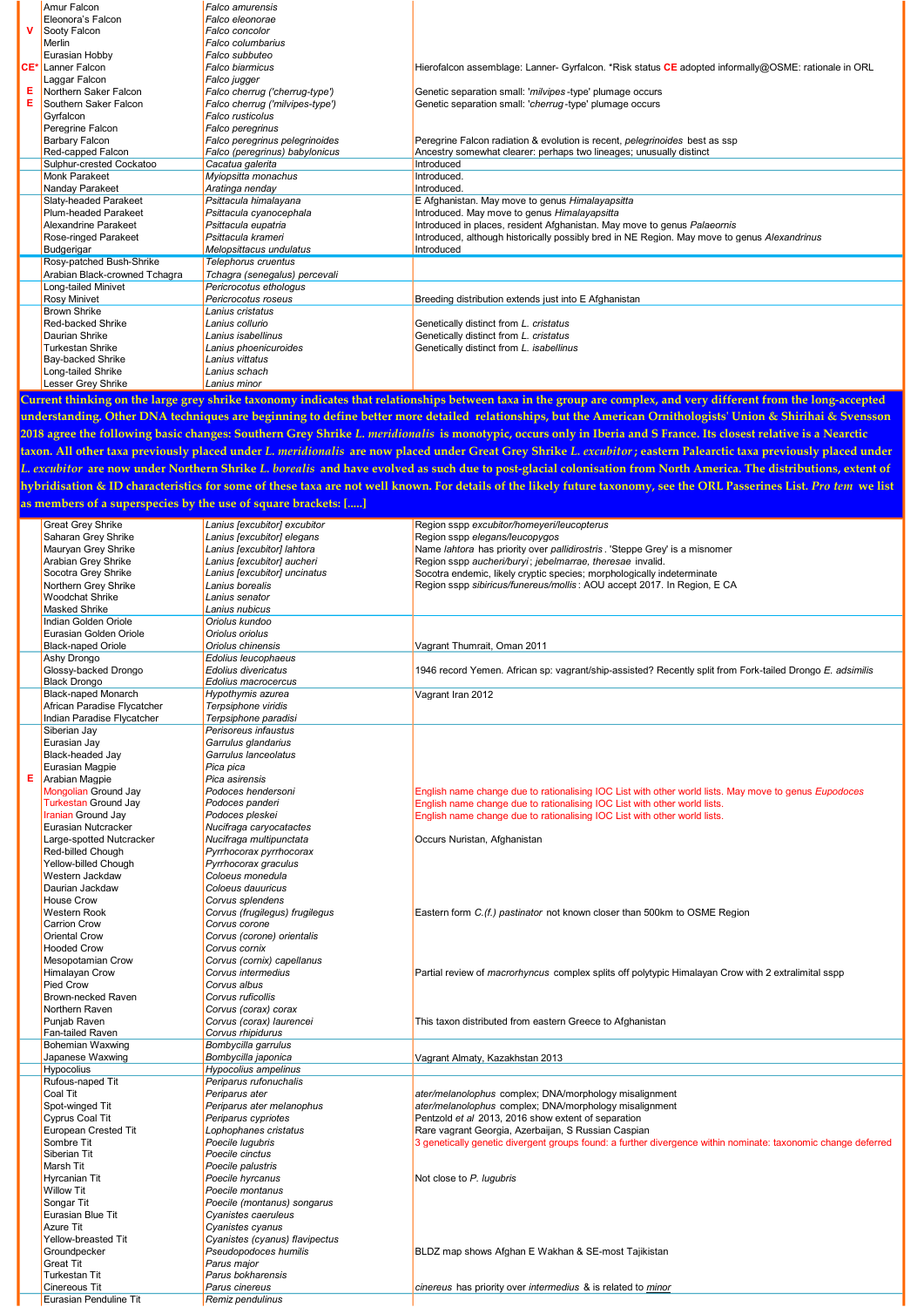|    | <b>Black-headed Penduline Tit</b>                       | Remiz (pendulinus) macronyx                                         |                                                                                                                                                                                     |
|----|---------------------------------------------------------|---------------------------------------------------------------------|-------------------------------------------------------------------------------------------------------------------------------------------------------------------------------------|
|    | White-crowned Penduline Tit<br><b>Bearded Reedling</b>  | Remiz coronatus<br>Panurus biarmicus                                |                                                                                                                                                                                     |
|    | <b>Bifasciated Lark</b>                                 | Alaemon (alaudipes) desertorum                                      | Stervander et al 2020: deep divergence between this taxon & next. Earlier English name resurrected pro tem.                                                                         |
|    | Greater Hoopoe-Lark                                     | Alaemon (alaudipes) alaudipes                                       | Sinai & westward.                                                                                                                                                                   |
|    | Thick-billed Lark                                       | Ramphocoris clotbey                                                 |                                                                                                                                                                                     |
|    | <b>Bar-tailed Lark</b><br>'Arenaceous Bar-tailed Lark'  | Ammomanes (cinctura) cinctura<br>Ammonmanes (cinctura) arenicolor   | Stervander et al 2020: very deep divergence between this taxon & next. Likely vagrant to Egypt from W.<br>From Egypt E to N Saudi Arabia.                                           |
|    | Desert Lark                                             | Ammomanes deserti                                                   | Stervander et al 2020: 3 deep divergences in this taxon. 17 sspp not yet studied: taxonomy delayed.                                                                                 |
|    | Chestnut-headed Sparrow-Lark                            | Eremopterix signatus                                                |                                                                                                                                                                                     |
|    | <b>Black-crowned Finch Lark</b>                         | Eremopterix (nigriceps) melanauchen                                 | Stervander et al 2020: 2 deep divergences. Resurrected English name for Region Clade.                                                                                               |
|    | Singing Bush/Horsfield's Lark<br>Woodlark               | Mirafra (javanica) cantillans<br>Lullula arborea                    | BLI, Stervander et al 2020 lump. Voice, behaviour differences not yet analysed (Shirihai & Svensson 2018).                                                                          |
|    | Eurasian Skylark                                        | Alauda arvensis                                                     | Stervander et al 2020 split off extralimtal ssp japonicus, lonnbergi, pekinensis as Japanese Skylark                                                                                |
|    | Oriental Skylark                                        | Alauda gulgula                                                      |                                                                                                                                                                                     |
|    | White-winged Lark                                       | Alauda leucoptera                                                   | Genus change: not related to Melanocorypha.                                                                                                                                         |
|    | <b>Crested Lark</b>                                     | Galerida cristata                                                   |                                                                                                                                                                                     |
|    | Thekla's Lark<br>Caucasian Horned Lark                  | Galerida theklae<br>Eremophila (alpestris) penicillata              | Stervander et al 2020: deep divergences between populations N & S of Sahara: ssp carolinae in Egypt.<br>Turkey to Afghanistan                                                       |
|    | Himalayan Horned Lark                                   | Eremophila (alpestris) longirostris                                 | North-east Afghanistan                                                                                                                                                              |
|    | Eurasian Shore Lark                                     | Eremophila (alpestris) flava                                        | Kazakhstan, wintering to S & E in Region                                                                                                                                            |
|    | Steppe Horned Lark                                      | Eremophila (alpestris) brandti                                      | West Turkmenistan, Kazakhstan                                                                                                                                                       |
|    | Temminck's Lark<br>Greater Short-toed Lark              | Eremophila bilopha<br>Calandrella brachydactyla                     | Not genetically close to Alaudala                                                                                                                                                   |
|    | Hume's Short-toed Lark                                  | Calandrella acutirostris                                            | Not genetically close to Alaudala                                                                                                                                                   |
|    | Afghan Short-toed Lark                                  | Calandrella (acutirostris) taxon indeterminate                      | Stervander et al 2020 found a divergent taxon in Afghanistan, status uncertain: other DNA techniques needed                                                                         |
|    | Sykes' Short-toed Lark                                  | Calandrella dukhunensis                                             | Vagrant: distant from African Calandrella, Sequence change to follow Clade sequence                                                                                                 |
|    | Arabian Rufous-capped Lark<br>Calandra Lark             | Calandrella eremica<br>Melanocorypha calandra                       | Distant from Blanford's Lark: not close to Alaudala                                                                                                                                 |
|    | <b>Bimaculated Lark</b>                                 | Melanocorypha bimaculata                                            |                                                                                                                                                                                     |
|    | <b>Black Lark</b>                                       | Melanocorypha yeltoniensis                                          |                                                                                                                                                                                     |
| v  | Dupont's Lark                                           | Chersophilus duponti                                                |                                                                                                                                                                                     |
|    | Dunn's Lark                                             | Eremalauda dunni                                                    | Single record Cyprus 2007                                                                                                                                                           |
|    | Arabian Lark<br>Heine's Short-toed Lark                 | Eremalauda eremodites<br>Alaudala heinei                            | Split from extralimital (save vagrancy) N African Dunn's Lark E.dunni<br>heinei Clade A incl. aharonii, pseudobaetica, persica & reduced beicki. IOC11.1 opt for Turkestan S-t Lark |
|    | Mediterranean Short-toed Lark                           | Alaudala rufescens                                                  | rufescens ss Clade B incl. nicolli & apetzii post-synonymisation                                                                                                                    |
|    | Sand Lark                                               | Alaudala (raytal) adamsii                                           | raytal Clade C includes adamsii & krihsnakumarsinji                                                                                                                                 |
|    | Asian Short-toed Lark<br>Severtsov's Short-toed Lark    | Alaudala cheleensis<br>Alaudala (cheelensis) leucophaea             | cheelensis Clade D includes tuvinica. Cathay S-t Lark is alternative name<br>leucophaea Clade E includes seebohmi & kukunoorensis                                                   |
|    | Red-whiskered Bulbul                                    | Pycnonotus jocosus                                                  |                                                                                                                                                                                     |
|    | White-cheeked Bulbul                                    | Pycnonotus leucogenys                                               |                                                                                                                                                                                     |
|    | White-eared Bulbul                                      | Pycnonotus leucotis                                                 |                                                                                                                                                                                     |
|    | Red-vented Bulbul<br>White-spectacled Bulbul            | Pycnonotus cafer<br>Pycnonotus xanthopygos                          |                                                                                                                                                                                     |
|    | <b>Common Bulbul</b>                                    | Pycnonotus barbatus                                                 |                                                                                                                                                                                     |
|    | <b>Black Bulbul</b>                                     | Hypsipetes leucocephalus                                            |                                                                                                                                                                                     |
|    | <b>Banded Martin</b>                                    | Neophedina cincta                                                   | Most authorities agree genus change to Neophedina. Resequence of Hirundinidae IOC 11.2                                                                                              |
|    | Sand Martin<br>Pale Martin                              | Riparia riparia<br>Riparia diluta                                   |                                                                                                                                                                                     |
|    | Indian Pale Martin                                      | Riparia (diluta) indica                                             | Formerly ssp of R. diluta                                                                                                                                                           |
|    | <b>Brown-throated Martin</b>                            | Riparia paludicola                                                  |                                                                                                                                                                                     |
|    | Grey-throated Martin                                    | Riparia chinensis                                                   |                                                                                                                                                                                     |
|    | Eurasian Crag Martin<br>Pale Crag Martin                | Ptyonoprogne rupestris<br>Ptyonoprogne obsoleta                     | Large Rock Martin P. fuligula, Red-throated RM P. rufigula both African extralimitals (BLI). Shirihai & Svensson                                                                    |
|    |                                                         |                                                                     | 2018 lump all taxa as Rock Martin s/                                                                                                                                                |
|    | <b>White-throated Swallow</b>                           | <b>Hirundo albigularis</b>                                          | One photographed N Saudi Arabia, 4500km from nearest known distribution in N Zambia.                                                                                                |
|    | Wire-tailed Swallow                                     | Hirundo smithii                                                     |                                                                                                                                                                                     |
|    | Eurasian Barn Swallow<br>American Barn Swallow          | Hirundo rustica<br>Hirundo (rustica) erythrogaster                  | Northern subspecies extend E only to c80 degrees E<br>subspecies tytleri extends W to c80 degrees E                                                                                 |
|    | <b>Ethiopian Swallow</b>                                | Hirundo aethiopica                                                  |                                                                                                                                                                                     |
|    | <b>Western House Martin</b>                             | Delichon urbicum                                                    |                                                                                                                                                                                     |
|    | Eastern House Martin                                    | Delichon lagopodum                                                  | Formerly ssp of D. urbicum. Easternmost Kazakhstan                                                                                                                                  |
|    | Asian House Martin<br><b>Lesser Striped Swallow</b>     | Delichon dasypus<br>Cecropis abyssinica                             |                                                                                                                                                                                     |
|    | <b>Daurian Swallow</b>                                  | Cecropis daurica                                                    | Very rare northeasternmost Kazakhstan                                                                                                                                               |
|    | Red-rumped Swallow                                      | Cecropis rufula                                                     | Widespread in OSME Region                                                                                                                                                           |
| DD | Red Sea Cliff Swallow<br><b>Streak-throated Swallow</b> | Petrochelidon perdita type specimen 1984<br>Petrochelidon fluvicola | 2 Petrochelidon reports OSME Red Sea 1965; sum total 1 record 2 reports<br>Very different in appearance from P. perdita                                                             |
|    | Western Cetti's Warbler                                 | Cettia cetti                                                        | W Turkey-perhaps Iraq                                                                                                                                                               |
|    | Eastern Cetti's Warbler                                 | Cettia (cetti) orientalis                                           | C Turkey E to Afghanistan, Kazakhstan                                                                                                                                               |
|    | <b>Streaked Scrub Warbler</b>                           | Scotocerca inquieta                                                 | Cairo longitude & eastwards. IOC await more data for formal split.                                                                                                                  |
|    | Sahara Scrub Warbler<br>White-browed Tit-warbler        | Scotocerca saharae<br>Leptopoecile sophiae                          | From NW Egypt border westwards. IOC await more data for formal split<br>Sequence change follows IOC12.1                                                                             |
|    | Long-tailed Tit                                         | Aegithalos caudatus                                                 |                                                                                                                                                                                     |
|    | White-cheeked Tit                                       | Aegithalos leucogenys                                               |                                                                                                                                                                                     |
|    | Wood Warbler                                            | Phylloscopus sibilatrix                                             |                                                                                                                                                                                     |
|    | Western Bonelli's Warbler<br>Eastern Bonelli's Warbler  | Phylloscopus bonelli<br>Phylloscopus orientalis                     |                                                                                                                                                                                     |
|    | Hume's Leaf Warbler                                     | Phylloscopus humei                                                  |                                                                                                                                                                                     |
|    | Yellow-browed Warbler                                   | Phylloscopus inornatus                                              |                                                                                                                                                                                     |
|    | Brooks's Leaf Warbler                                   | Phylloscopus subviridis                                             |                                                                                                                                                                                     |
|    | Lemon-rumped Warbler<br>Pallas's Leaf Warbler           | Phylloscopus chloronotus<br>Phylloscopus proregulus                 |                                                                                                                                                                                     |
|    | Tytler's Leaf Warbler                                   | Phylloscopus tytleri                                                |                                                                                                                                                                                     |
|    | Radde's Warbler                                         | Phylloscopus schwarzi                                               |                                                                                                                                                                                     |
|    | Sulphur-bellied Warbler                                 | Phylloscopus griseolus                                              |                                                                                                                                                                                     |
|    | <b>Tickell's Leaf Warbler</b><br>Dusky Warbler          | Phylloscopus affinis<br>Phylloscopus fuscatus                       | Eastern Nurestan, Kunar & Nangarhar, Afghanistan                                                                                                                                    |
|    | Plain Leaf Warbler                                      | Phylloscopus neglectus                                              |                                                                                                                                                                                     |
|    | <b>Willow Warbler</b>                                   | Phylloscopus trochilus                                              |                                                                                                                                                                                     |
|    | <b>Mountain Chiffchaff</b><br>Caucasian Chiffchaff      | Phylloscopus sindianus                                              | sindianus separated from lorenzii; C Asia-China                                                                                                                                     |
|    | Common Chiffchaff                                       | Phylloscopus lorenzii<br>Phylloscopus collybita                     | lorenzii separated from sindianus; NE Turkey-Transcaucasia                                                                                                                          |
|    | Siberian Chiffchaff                                     | Phylloscopus tristis                                                |                                                                                                                                                                                     |
|    | Iberian Chiffchaff                                      | Phylloscopus ibericus                                               | Sole record in OSME Region Musandam March 2016 Killian Mullarney                                                                                                                    |
|    | Brown Woodland Warbler<br>Green Warbler                 | Phylloscopus umbrovirens<br>Phylloscopus nitidus                    |                                                                                                                                                                                     |
|    | Two-barred Warbler                                      | Phylloscopus plumbeitarsus                                          |                                                                                                                                                                                     |
|    | Greenish Warbler                                        | Phylloscopus trochiloides                                           |                                                                                                                                                                                     |
|    | Large-billed Leaf Warbler                               | Phylloscopus magnirostris                                           |                                                                                                                                                                                     |
|    | <b>Arctic Warbler</b><br>Western Crowned Warbler        | Phylloscopus borealis<br>Phylloscopus occipitalis                   |                                                                                                                                                                                     |
| Е  | Basra Reed Warbler                                      | Acrocephalus griseldis                                              |                                                                                                                                                                                     |
|    | <b>Great Reed Warbler</b>                               | Acrocephalus arundinaceus                                           |                                                                                                                                                                                     |
|    | Oriental Reed Warbler                                   | Acrocephalus orientalis                                             | Subsumes <i>levantinus</i> in <i>stentoreus</i>                                                                                                                                     |
|    |                                                         |                                                                     |                                                                                                                                                                                     |
|    | <b>Clamorous Reed Warbler</b><br>Indian Reed Warbler    | Acrocephalus stentoreus<br>Acrocephalus (stentoreus) brunnescens    |                                                                                                                                                                                     |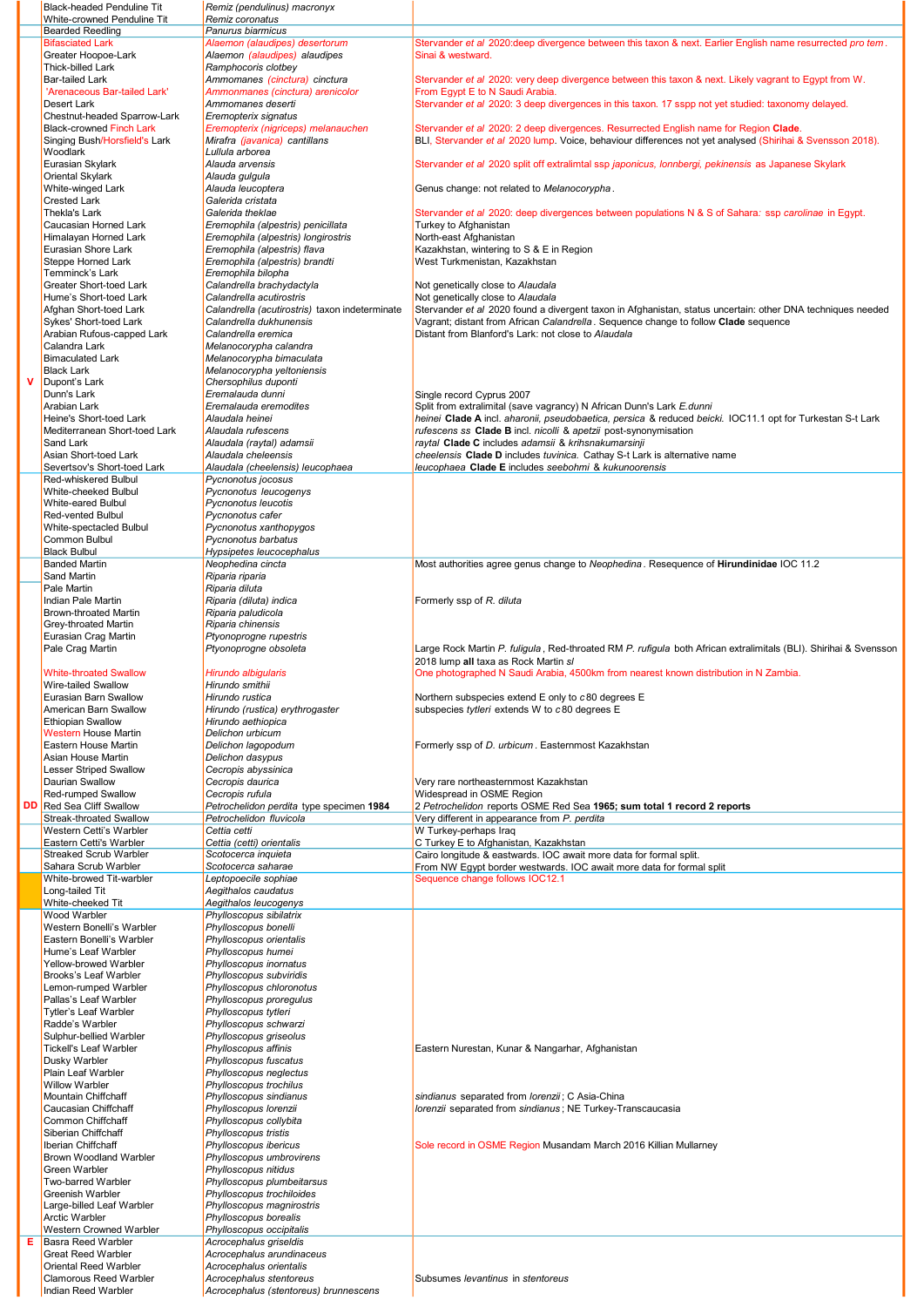|   | Moustached Warbler                                          | Acrocephalus melanopogon                                                |                                                                                                                                                                              |
|---|-------------------------------------------------------------|-------------------------------------------------------------------------|------------------------------------------------------------------------------------------------------------------------------------------------------------------------------|
|   | Aquatic Warbler                                             | Acrocephalus paludicola                                                 |                                                                                                                                                                              |
|   | Sedge Warbler<br><b>Blunt-winged Warbler</b>                | Acrocephalus schoenobaenus<br>Acrocephalus concinens                    |                                                                                                                                                                              |
|   | <b>DD</b> Large-billed Reed Warbler                         | Acrocephalus orinus                                                     |                                                                                                                                                                              |
|   | Paddyfield Warbler                                          | Acrocephalus agricola                                                   |                                                                                                                                                                              |
|   | <b>Blyth's Reed Warbler</b>                                 | Acrocephalus dumetorum                                                  |                                                                                                                                                                              |
|   |                                                             |                                                                         | All scirpaceus/avicenniae/fuscus/baeticatus populations & relationships between them are in need of extensive review                                                         |
|   | Mangrove Reed Warbler                                       | Acrocephalus (scirpaceus) avicenniae                                    | avicenniae basal to scirpaceus, fuscus                                                                                                                                       |
|   | Eurasian Reed Warbler                                       | Acrocephalus (scirpaceus) scirpaceus                                    | ssp novo ammon for W Egypt/E Libya oases populations?                                                                                                                        |
|   | Caspian Reed Warbler<br><b>Marsh Warbler</b>                | Acrocephalus (scirpaceus) fuscus                                        |                                                                                                                                                                              |
|   | Thick-billed Warbler                                        | Acrocephalus palustris<br>Arundinax aedon                               |                                                                                                                                                                              |
|   | <b>Booted Warbler</b>                                       | Iduna caligata                                                          |                                                                                                                                                                              |
|   | Sykes's Warbler                                             | Iduna rama                                                              |                                                                                                                                                                              |
|   | Eastern Olivaceous Warbler                                  | Iduna pallida                                                           |                                                                                                                                                                              |
|   | Western Olivaceous Warbler                                  | Iduna opaca                                                             |                                                                                                                                                                              |
|   | Upcher's Warbler<br>Olive-tree Warbler                      | Hippolais languida                                                      |                                                                                                                                                                              |
|   | <b>Melodious Warbler</b>                                    | Hippolais olivetorum<br>Hippolais polyglotta                            |                                                                                                                                                                              |
|   | <b>Icterine Warbler</b>                                     | Hippolais icterina                                                      |                                                                                                                                                                              |
|   | Pallas's Grasshopper Warbler                                | Helopsaltes certhiola                                                   | New Family; Alström et al 2018a                                                                                                                                              |
|   | Lanceolated Warbler                                         | Locustella lanceolata                                                   |                                                                                                                                                                              |
|   | <b>River Warbler</b>                                        | Locustella fluviatilis                                                  |                                                                                                                                                                              |
|   | Savi's Warbler<br>Long-billed Bush Warbler                  | Locustella luscinioides<br>Locustella major                             |                                                                                                                                                                              |
|   | Western Grasshopper Warbler                                 | Locustella naevia                                                       |                                                                                                                                                                              |
|   | Eastern Grasshopper Warbler                                 | Locustella (naevia) straminea                                           |                                                                                                                                                                              |
|   | <b>Zitting Cisticola</b>                                    | Cisticola juncidis                                                      |                                                                                                                                                                              |
|   | Socotra Cisticola                                           | Cisticola haesitatus                                                    |                                                                                                                                                                              |
|   | Socotra Warbler<br>Himalayan Prinia                         | Incana incana<br>Prinia crinigera                                       | Extralimital realignment of P. cinigera/P. polychroa taxa & English names                                                                                                    |
|   | <b>Graceful Prinia</b>                                      | Prinia gracilis                                                         | Split reduces distribution to NE Africa-Israel-Lebanon-S Syria-Arabia-Bahrain-S Oman                                                                                         |
|   | <b>Delicate Prinia</b>                                      | Prinia lepida                                                           | Split: new species distributed Turkey-E&N Syria-UAE-N Oman & Iraq via Iran & points east                                                                                     |
|   | Plain Prinia                                                | Prinia inornata                                                         |                                                                                                                                                                              |
|   | Eurasian Blackcap<br>Garden Warbler                         | Sylvia atricapilla                                                      | Clade A1 Cai et al revision of babblers.                                                                                                                                     |
|   | <b>Barred Warbler</b>                                       | Sylvia borin<br>Curruca nisoria                                         | Clade A1<br>Clade A2 Cai et al 2018 revision of babblers; Curruca is monophyletic group                                                                                      |
|   | Lesser Whitethroat                                          | Curruca curruca                                                         | Clade A2                                                                                                                                                                     |
|   | Desert Whitethroat                                          | Curruca minula                                                          | Clade A2                                                                                                                                                                     |
|   | Cathay Whitethroat                                          | Curruca margelanica                                                     | CladeA2 Vagrant Kazakhstan. Informal English name reflects breeding area                                                                                                     |
|   | Hume's Whitethroat                                          | Curruca althaea                                                         | Clade A2                                                                                                                                                                     |
|   | Central Asian Lesser Whitethroat<br>Taiga Whitethroat       | Curruca halimodendri<br>Curruca blythi                                  | Clade A2<br>Clade A2 DNA very distinct: distribution unmapped; full species?                                                                                                 |
| v | Yemen Warbler                                               | Curruca buryi                                                           | Clade A2                                                                                                                                                                     |
|   | Arabian Warbler                                             | Curruca leucomelaena                                                    | Clade A2                                                                                                                                                                     |
|   | Western Orphean Warbler                                     | Curruca hortensis                                                       | Clade A2                                                                                                                                                                     |
|   | Eastern Orphean Warbler                                     | Curruca crassirostris                                                   | Clade A2                                                                                                                                                                     |
|   | African Desert Warbler<br>Asian Desert Warbler              | Curruca deserti<br>Curruca nana                                         | Clade A2 1st for Region Cyprus March 2021<br>Clade A2                                                                                                                        |
|   | Ménétriés's Warbler                                         | Curruca mystacea                                                        | Clade A2                                                                                                                                                                     |
|   | Rüppell's Warbler                                           | Curruca ruppeli                                                         | Clade A2                                                                                                                                                                     |
|   | <b>Cyprus Warbler</b>                                       | Curruca melanothorax                                                    | Clade A2                                                                                                                                                                     |
|   | Sardinian Warbler                                           | Curruca melanocephala                                                   | Clade A2                                                                                                                                                                     |
|   | Western Subalpine Warbler<br>Eastern Subalpine Warbler      | Curruca iberiae<br>Curruca cantillans                                   | Clade A2: taxon <i>inornata</i> deemed invalid & subsumed in <i>iberiae</i><br>Clade A2                                                                                      |
|   |                                                             | Curruca communis                                                        | Clade A2                                                                                                                                                                     |
|   | Common Whitethroat                                          |                                                                         |                                                                                                                                                                              |
|   | <b>Spectacled Warbler</b>                                   | Curruca conspicillata                                                   | Clade A2                                                                                                                                                                     |
|   | Marmora's Warbler                                           | Curruca sarda                                                           | Clade A2                                                                                                                                                                     |
|   | Arabian White-eye                                           | Zosterops (abyssinicus) arabs                                           | Z. abyssinicus sensu lato probably overlumped                                                                                                                                |
|   | 'DD' 'Mangrove White-eye'                                   | Zosterops (abyssinicus) taxon indeterminate                             | 2020 research finds SW Red Sea population taxon smaller & more brightly-plumaged than montane arabs.                                                                         |
|   | Indian White-eye                                            | Zosterops palpebrosus                                                   | Vulnerable to mangrove-clearing.<br>Clade C Cai et al 2018 babbler revision. Oriental White-eye now extralimital                                                             |
|   |                                                             |                                                                         | Recent (2014) research shows that the Socotran endemic taxon socotranus is distinct fom mainland African abussinicus taxa; its full taxonomic status remains to be resolved. |
|   |                                                             |                                                                         |                                                                                                                                                                              |
|   |                                                             | Increasing research into mangrove-living endemic Zosterops populations. |                                                                                                                                                                              |
|   | Socotra White-eye<br>Rusty-cheeked Scimitar-babbler         | Zosterops socotranus<br>Erythrogenys erythrogenys                       | DNA distinct wrt African abyssinicus taxa<br>BLDZ maps considerable presence in Afghanistan, Nurestan NP. Genus change IOC10.2                                               |
|   | Streaked Laughingthrush                                     | Trochalopteron lineatum                                                 |                                                                                                                                                                              |
|   | Variegated Laughingthrush                                   | Trochalopteron variegatum                                               |                                                                                                                                                                              |
|   | Jungle Babbler                                              | Argya striata                                                           |                                                                                                                                                                              |
|   | Iraq Babbler<br>Afghan Babbler                              | Argya altirostris<br>Argya (caudata) huttoni                            |                                                                                                                                                                              |
|   | Common Babbler                                              | Argya (caudata) caudata                                                 |                                                                                                                                                                              |
|   | <b>Fulvous Babbler</b>                                      | Argya fulva                                                             |                                                                                                                                                                              |
|   | <b>Arabian Babbler</b>                                      | Argya squamiceps                                                        |                                                                                                                                                                              |
|   | <b>Common Firecrest</b><br>European Goldcrest               | Regulus ignicapilla<br>Regulus regulus                                  | Turkey-Caucasus-Kazakhstan                                                                                                                                                   |
|   | Himalayan Goldcrest                                         | Regulus (regulus) himalayensis                                          | NE Afghanistan                                                                                                                                                               |
|   | <b>Eastern Goldcrest</b>                                    | Regulus (regulus) japonensis                                            | Breeds SE Kazakhstan; winterer montane C Asia                                                                                                                                |
|   | Eurasian Wren                                               | Troglodytes troglodytes                                                 |                                                                                                                                                                              |
|   | White-cheeked Nuthatch                                      | Sitta leucopsis                                                         | Nuthatch resequencing consequent upon Päckert et al 2020                                                                                                                     |
|   | Krüper's Nuthatch<br><b>Western Rock Nuthatch</b>           | Sitta krueperi<br>Sitta neumayer                                        | Cryptic genetically distinct population in Zagros Mountain range.                                                                                                            |
|   | Eastern Rock Nuthatch                                       | Sitta tephronota                                                        | Cryptic genetically distinct population in Zagros Mountain range.                                                                                                            |
|   | Eurasian Nuthatch                                           | Sitta europaea                                                          |                                                                                                                                                                              |
|   | 'Siberian Pine Nuthatch'                                    | Sitta (europaea) asiatica                                               | N Kazakhstan: not close to S. arctica Siberian Nuthatch                                                                                                                      |
|   | Kashmir Nuthatch<br>Wallcreeper                             | Sitta cashmirensis<br>Tichodroma muraria                                |                                                                                                                                                                              |
|   | Eurasian Treecreeper                                        | Certhia familiaris                                                      |                                                                                                                                                                              |
|   | <b>Hodgson's Treecreeper</b>                                | Certhia hodgsoni                                                        | Occurs E & NE of Kabul Afghanistan                                                                                                                                           |
|   | Short-toed Treecreeper                                      | Certhia brachydactyla                                                   |                                                                                                                                                                              |
|   | <b>Bar-tailed Treecreeper</b>                               | Certhia himalayana                                                      |                                                                                                                                                                              |
|   | <b>Bank Myna</b><br>Common Myna                             | Acridotheres ginginianus<br><b>Acridotheres tristis</b>                 |                                                                                                                                                                              |
|   | Vinous-breasted Starling                                    | Acridotheres burmannicus                                                |                                                                                                                                                                              |
|   | <b>Black-collared Starling</b>                              | Gracupica nigricollis                                                   | Introduced breeding species Israel Yoav Perlman in litt                                                                                                                      |
|   | Indian Pied Myna                                            | Gracupica contra                                                        | Name change from Asian Pied Starling: split of extralimital Siamese Pied Myna G. floweri & Javan Pied Myna                                                                   |
|   |                                                             |                                                                         | G. jalla                                                                                                                                                                     |
|   | <b>Chestnut-tailed Starling</b><br><b>Brahminy Starling</b> | Sturnia malabarica<br>Sturnia pagodarum                                 | Vagrant Dawkah, Oman 2011                                                                                                                                                    |
|   | <b>Rosy Starling</b>                                        | Pastor roseus                                                           |                                                                                                                                                                              |
|   | <b>Common Starling</b>                                      | Sturnus vulgaris                                                        |                                                                                                                                                                              |
|   | <b>Wattled Starling</b>                                     | Creatophora cinerea                                                     |                                                                                                                                                                              |
|   | Superb Starling<br>Violet-backed Starling                   | Lamprotornis superbus<br>Cinnyricinclus leucogaster                     |                                                                                                                                                                              |

×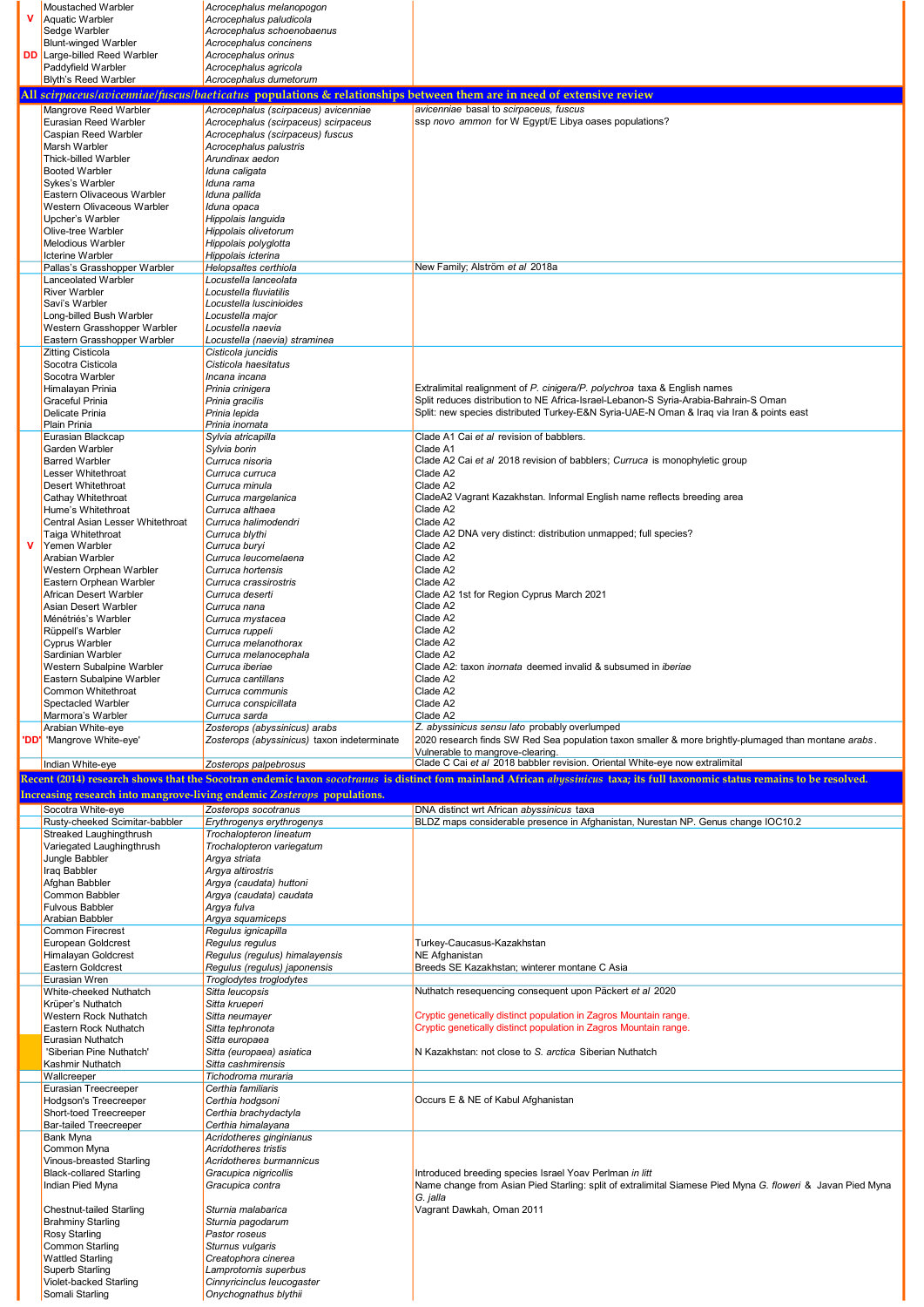| Socotra Starling                                     | Onychognathus frater                                           |                                                                                                                                                                              |
|------------------------------------------------------|----------------------------------------------------------------|------------------------------------------------------------------------------------------------------------------------------------------------------------------------------|
| Tristram's Starling<br>Red-billed Oxpecker           | Onychognathus tristramii<br><b>Buphagus erythrorhyncus</b>     |                                                                                                                                                                              |
| White's Thrush                                       | Zoothera aurea                                                 | Turdidae sequence change overdue, but was delayed until resolution of Blackbird T. merula splits.                                                                            |
| Siberian Thrush                                      | Geokichla sibirica                                             |                                                                                                                                                                              |
| Song Thrush                                          | Turdus philomelos                                              |                                                                                                                                                                              |
| Mistle Thrush                                        | Turdus viscivorus                                              |                                                                                                                                                                              |
| Redwing                                              | Turdus iliacus                                                 | Split from Tibetan maximus, Indian simillimus & mandarinus Chinese Blackbirds                                                                                                |
| Common Blackbird<br>Yemen Thrush                     | Turdus merula<br>Turdus menachensis                            |                                                                                                                                                                              |
| <b>Tickell's Thrush</b>                              | Turdus unicolor                                                |                                                                                                                                                                              |
| <b>Eyebrowed Thrush</b>                              | Turdus obscurus                                                |                                                                                                                                                                              |
| <b>Tibetan Blackbird</b>                             | Turdus maximus                                                 | BLDZ map indicates resident E Nuristan, Afghanistan                                                                                                                          |
| Fieldfare                                            | Turdus pilaris                                                 |                                                                                                                                                                              |
| <b>Ring Ouzel</b>                                    | Turdus torquatus                                               |                                                                                                                                                                              |
| <b>Black-throated Thrush</b><br>Red-throated Thrush  | Turdus atrogularis<br>Turdus ruficollis                        |                                                                                                                                                                              |
| Dusky Thrush                                         | Turdus eunomus                                                 |                                                                                                                                                                              |
| Naumann's Thrush                                     | Turdus naumanni                                                |                                                                                                                                                                              |
| <b>Chestnut Thrush</b>                               | Turdus rubrocanus                                              |                                                                                                                                                                              |
| <b>Black Scrub Robin</b>                             | Cercotrichas podobe                                            |                                                                                                                                                                              |
| Rufous-tailed Scrub Robin                            | Cercotrichas galactotes                                        |                                                                                                                                                                              |
| Indian Robin                                         | Copsychus fulicatus                                            | Copsychus here likely interim genus.                                                                                                                                         |
| Oriental Magpie-Robin<br>Spotted Flycatcher          | Copsychus saularis<br>Muscicapa striata                        | Afghanistan 2012: range expansion?                                                                                                                                           |
| Gambaga Flycatcher                                   | Muscicapa gambagae                                             |                                                                                                                                                                              |
| Dark-sided Flycatcher                                | Muscicapa sibirica                                             |                                                                                                                                                                              |
| Asian Brown Flycatcher                               | Muscicapa dauurica                                             | Reverts to previous species name                                                                                                                                             |
| Blue-and-white Flycatcher                            | Cyanoptila cyanomelana                                         |                                                                                                                                                                              |
| Verditer Flycatcher                                  | Eumyias thalassinus                                            |                                                                                                                                                                              |
| European Robin                                       | Erithacus rubecula                                             |                                                                                                                                                                              |
| Indian Blue Robin<br>Siberian Blue Robin             | Larvivora brunnea<br>Larvivora cyane                           |                                                                                                                                                                              |
| Rufous-tailed Robin                                  | Larvivora sibilans                                             |                                                                                                                                                                              |
| Red-spotted Bluethroat                               | Luscinia (svecica) svecica                                     |                                                                                                                                                                              |
| White-spotted Bluethroat                             | Luscinia (svecica) cyanecula                                   |                                                                                                                                                                              |
| Thrush Nightingale                                   | Luscinia Iuscinia                                              |                                                                                                                                                                              |
| Common Nightingale                                   | Luscinia megarhynchos                                          |                                                                                                                                                                              |
| Eastern Nightingale                                  | Luscinia (megarhynchos) golzii                                 |                                                                                                                                                                              |
| White-throated Robin                                 | Irania gutturalis                                              |                                                                                                                                                                              |
| Himalayan Rubythroat                                 | Calliope pectoralis                                            | Split of White-tailed: also Chinese Rubythroat C. tschebawei                                                                                                                 |
| Siberian Rubythroat<br>Red-flanked Bluetail          | Calliope calliope<br>Tarsiger cyanurus                         |                                                                                                                                                                              |
| Himalayan Bluetail                                   | Tarsiger rufilatus                                             |                                                                                                                                                                              |
| <b>Little Forktail</b>                               | Enicurus scouleri                                              |                                                                                                                                                                              |
| <b>Spotted Forktail</b>                              | Enicurus maculatus                                             |                                                                                                                                                                              |
| <b>Blue Whistling Thrush</b>                         | Myophonus caeruleus                                            | Not related to true thrushes.                                                                                                                                                |
| Ultramarine Flycatcher                               | Ficedula superciliaris                                         |                                                                                                                                                                              |
| Slaty-blue Flycatcher                                | Ficedula tricolor                                              | BLDZ maps to E Wakhan, Afghanistan                                                                                                                                           |
| Rusty-tailed Flycatcher                              | Ficedula ruficauda                                             |                                                                                                                                                                              |
| Red-breasted Flycatcher                              | Ficedula parva                                                 |                                                                                                                                                                              |
| Taiga Flycatcher                                     | Ficedula albicilla                                             |                                                                                                                                                                              |
| Semi-collared Flycatcher<br>European Pied Flycatcher | Ficedula semitorquata<br>Ficedula hypoleuca                    |                                                                                                                                                                              |
| <b>Collared Flycatcher</b>                           | Ficedula albicollis                                            |                                                                                                                                                                              |
| Eversmann's Redstart                                 | Phoenicurus erythronotus                                       |                                                                                                                                                                              |
| <b>Blue-capped Redstart</b>                          | Phoenicurus caeruleocephala                                    |                                                                                                                                                                              |
| Western Black Redstart                               | Phoenicurus (ochruros) ochruros                                | Complex genetic history of ochruros taxa                                                                                                                                     |
| Central Asian Black Redstart                         | Phoenicurus (ochruros) phoenicuroides                          | Complex genetic history of ochruros taxa                                                                                                                                     |
| Eastern Black Redstart                               | Phoenicurus (ochruros) rufiventris                             | Complex genetic history of ochruros taxa                                                                                                                                     |
| 'Sayan Black Redstart'                               | Phoenicurus ochruros murinus                                   | ssp novo, near-isolated Altai & points E                                                                                                                                     |
| Common Redstart<br>Ehrenberg's Redstart              | Phoenicurus phoenicurus<br>Phoenicurus phoenicurus samamisicus | Distinct but vocal & ssp borders (as known) not coincident                                                                                                                   |
| <b>Daurian Redstart</b>                              | Phoenicurus auroreus                                           |                                                                                                                                                                              |
| Güldenstädt's Redstart                               | Phoenicurus erythrogastrus                                     |                                                                                                                                                                              |
| <b>Blue-fronted Redstart</b>                         | Phoenicurus frontalis                                          |                                                                                                                                                                              |
| Plumbeous Water Redstart                             | Phoenicurus fuliginosus                                        |                                                                                                                                                                              |
| White-capped Redstart                                | Phoenicurus leucocephalus                                      |                                                                                                                                                                              |
| Common Rock Thrush                                   | Monticola saxatilis                                            |                                                                                                                                                                              |
| Little Rock Thrush                                   | Monticola rufocinereus<br>Monticola solitarius                 |                                                                                                                                                                              |
| Western Blue Rock Thrush<br>Eastern Blue Rock Thrush | Monticola (solitarius) philippensis                            | Much of northern montane OSME Region<br>ssp pandoo Turkmenistan, SE Kazakhstan, Afghanistan                                                                                  |
| Blue-capped Rock Thrush                              | Monticola cinclorhyncha                                        | Corrected to original spelling                                                                                                                                               |
| Whinchat                                             | Saxicola rubetra                                               |                                                                                                                                                                              |
| White-browed Bush Chat                               | Saxicola macrorhyncus                                          | Likely extinct in Region                                                                                                                                                     |
| White-throated Bush Chat                             | Saxicola insignis                                              | Old record E Kazakhstan                                                                                                                                                      |
| European Stonechat                                   | Saxicola rubicola                                              |                                                                                                                                                                              |
| Siberian Stonechat                                   | Saxicola maurus                                                | Genetics & distribution of all maurus taxa reviewed: further review suggested                                                                                                |
| Caspian Stonechat<br><b>Byzantine Stonechat</b>      | Saxicola maurus hemprichii<br>Saxicola maurus variegatus       | Genetics & distribution of all <i>maurus</i> taxa reviewed: further review suggested<br>Genetics & distribution of all <i>maurus</i> taxa reviewed: further review suggested |
| Indian Stonechat                                     | Saxicola (maurus) indicus                                      | Genetics & distribution of all <i>maurus</i> taxa reviewed: further review suggested                                                                                         |
| Stejneger's Stonechat                                | Saxicola stejnegeri                                            |                                                                                                                                                                              |
| Arabian Stonechat                                    | Saxicola torquatus felix                                       | Only ssp of African Stonechat not in Africa                                                                                                                                  |
| <b>Pied Stonechat</b>                                | Saxicola caprata                                               |                                                                                                                                                                              |
| Northern Wheatear                                    | Oenanthe oenanthe                                              |                                                                                                                                                                              |
| Red-breasted Wheatear                                | Oenanthe bottae                                                |                                                                                                                                                                              |
| Isabelline Wheatear                                  | Oenanthe isabellina                                            |                                                                                                                                                                              |
| <b>Hooded Wheatear</b><br>Desert Wheatear            | Oenanthe monacha<br>Oenanthe deserti                           |                                                                                                                                                                              |
| Eastern Black-eared Wheatear                         | Oenanthe melanoleuca                                           | Schweizer et al 2018b establish DNA difference from extralimital O. hispanica                                                                                                |
| <b>Cyprus Wheatear</b>                               | Oenanthe cypriaca                                              |                                                                                                                                                                              |
| Pied Wheatear                                        | Oenanthe pleschanka                                            |                                                                                                                                                                              |
| Red-rumped Wheatear                                  | Oenanthe moesta                                                |                                                                                                                                                                              |
| Blackstart                                           | Oenanthe melanura                                              |                                                                                                                                                                              |
| Brown Rock Chat                                      | Oenanthe fusca                                                 | Rapid westerly spread in Pakistan very probably has reached Afghanistan                                                                                                      |
| <b>Blyth's Wheatear</b>                              | Oenanthe picata                                                | Variable Wheatear split into 3: Shirihai & Svensson 2018                                                                                                                     |
| Gould's Wheatear<br>Strickland's Wheatear            | Oenanthe capistrata                                            | Variable Wheatear split into 3: Shirihai & Svensson 2018<br>Variable Wheatear split into 3: Shirihai & Svensson 2018                                                         |
| <b>Black Wheatear</b>                                | Oenanthe opistholeuca<br>Oenanthe leucura                      |                                                                                                                                                                              |
| White-crowned Wheatear                               | Oenanthe leucopyga                                             | Breeds C & E Eqypt                                                                                                                                                           |
| Hartert's Wheatear                                   | Oenanthe (leucopyga) ernesti                                   | Resident NE Eqypt, Sinai, Israel to C Arabia.                                                                                                                                |
| Hume's Wheatear                                      | Oenanthe albonigra                                             |                                                                                                                                                                              |
| Finsch's Wheatear                                    | Oenanthe finschii                                              |                                                                                                                                                                              |
| Eastern Mourning Wheatear                            | Oenanthe lugens                                                |                                                                                                                                                                              |
| 'Aswan Wheatear'                                     | Oenanthe lugens syenitica                                      | Likely breeds dark substrates E & S of Aswan; Sudan? Close to warriae?<br>Shirihai & Svensson 2018                                                                           |
| Western Mourning Wheatear<br><b>Basalt Wheatear</b>  | Oenanthe halophila<br>Oenanthe warriae                         | sp novo name cites Effie Warr Shirihai & Svensson 2018. Same as syenitica?                                                                                                   |
|                                                      |                                                                |                                                                                                                                                                              |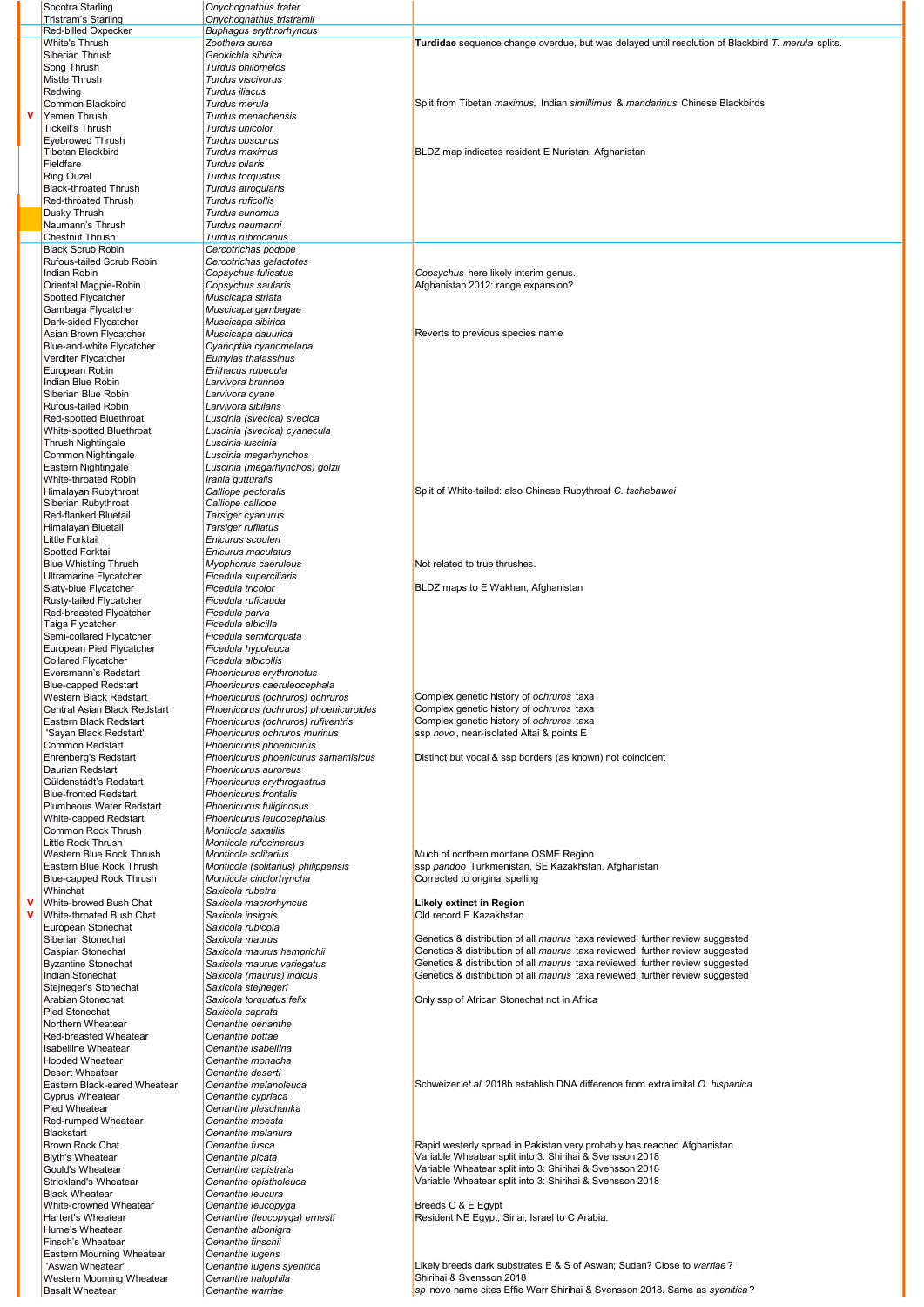| Iranian Wheatear                                      | Oenanthe persica                                                 | ID of populations W Iran to Syria not yet known for certain                                                                                                                                 |
|-------------------------------------------------------|------------------------------------------------------------------|---------------------------------------------------------------------------------------------------------------------------------------------------------------------------------------------|
| Arabian Wheatear                                      | Oenanthe lugentoides                                             |                                                                                                                                                                                             |
| Kurdistan Wheatear                                    | Oenanthe xanthoprymna                                            |                                                                                                                                                                                             |
| Red-tailed Wheatear                                   | Oenanthe chrysopygia                                             |                                                                                                                                                                                             |
| <b>White-throated Dipper</b>                          | Cinclus cinclus                                                  |                                                                                                                                                                                             |
| <b>Brown Dipper</b>                                   | Cinclus pallasii                                                 |                                                                                                                                                                                             |
| Nile Valley Sunbird<br>Socotra Sunbird                | Hedydipna metallica<br>Chalcomitra balfouri                      |                                                                                                                                                                                             |
| Palestine Sunbird                                     | Cinnyris osea                                                    |                                                                                                                                                                                             |
| <b>Shining Sunbird</b>                                | Cinnyris habessinicus                                            | Only nominate (of 3 sspp) in Region; Halaib Triangle & vagrant SE Egypt                                                                                                                     |
| Arabian Sunbird                                       | Cinnyris hellmayri                                               | BLI/HBW split: Bob Cheke, Clive Mann pers comm agree: accepted IOC12.1 draft; W Saudi & Oman                                                                                                |
| <b>Purple Sunbird</b>                                 | Cinnyris asiaticus                                               |                                                                                                                                                                                             |
| Pale Rockfinch                                        | Carpospiza brachydactyla                                         | Sequence change follows IOC 11.2 review of Passeridae ancestry                                                                                                                              |
| <b>Rock Sparrow</b>                                   | Petronia petronia                                                |                                                                                                                                                                                             |
| White-winged Snowfinch                                | Montifringilla nivalis                                           |                                                                                                                                                                                             |
| <b>Black-winged Snowfinch</b>                         | Montifringilla adamsi                                            | Recorded (scarce) on border of Gilgit Agency (Pakistan) & eastern Wakhan Pass Afghanistan.                                                                                                  |
| Afghan Snowfinch                                      | Pyrgilauda theresae                                              |                                                                                                                                                                                             |
| Sahel Bush Sparrow<br><b>Yellow-throated Sparrow</b>  | Gymnoris dentata<br>Gymnoris xanthocollis                        |                                                                                                                                                                                             |
| Jungle Sparrow                                        | Passer pyrrhonotus                                               |                                                                                                                                                                                             |
| <b>Russet Sparrow</b>                                 | Passer cinnamomeus                                               |                                                                                                                                                                                             |
| Eurasian Tree Sparrow                                 | Passer montanus                                                  |                                                                                                                                                                                             |
| Saxaul Sparrow                                        | Passer ammodendri                                                |                                                                                                                                                                                             |
| Abd al Kuri Sparrow                                   | Passer hemileucus                                                |                                                                                                                                                                                             |
| Socotra Sparrow                                       | Passer insularis                                                 |                                                                                                                                                                                             |
| Spanish Sparrow                                       | Passer hispaniolensis                                            |                                                                                                                                                                                             |
| <b>House Sparrow</b>                                  | Passer domesticus                                                |                                                                                                                                                                                             |
| Indian House Sparrow<br><b>African Desert Sparrow</b> | Passer (domesticus) indicus<br>Passer simplex                    |                                                                                                                                                                                             |
| Asian Desert Sparrow                                  | Passer zarudnyi                                                  |                                                                                                                                                                                             |
| Sudan Golden Sparrow                                  | Passer luteus                                                    |                                                                                                                                                                                             |
| Arabian Golden Sparrow                                | Passer euchlorus                                                 |                                                                                                                                                                                             |
| Dead Sea Sparrow                                      | Passer moabiticus                                                |                                                                                                                                                                                             |
| Afghan Scrub Sparrow                                  | Passer (moabiticus) yatii                                        |                                                                                                                                                                                             |
| Rüppell's Weaver                                      | Ploceus galbula                                                  | African species resident Tihama, Yemen, Oman                                                                                                                                                |
| <b>Lesser Masked Weaver</b>                           | Ploceus intermedius                                              | Introduced                                                                                                                                                                                  |
| Vitelline Masked Weaver                               | Ploceus vitellinus                                               | Introduced                                                                                                                                                                                  |
| Village Weaver                                        | Ploceus cucullatus                                               | Introduced                                                                                                                                                                                  |
| Golden-backed Weaver<br><b>Bengal Weaver</b>          | Ploceus jacksoni                                                 | Introduced<br>Introduced in places, possibly natural in E Iran from Pakistan                                                                                                                |
| <b>Streaked Weaver</b>                                | Ploceus benghalensis<br>Ploceus manyar                           | Introduced                                                                                                                                                                                  |
| Baya Weaver                                           | Ploceus philippinus                                              | Introduced                                                                                                                                                                                  |
| Red-billed Quelea                                     | Quelea quelea                                                    | Introduced                                                                                                                                                                                  |
| <b>Red Fody</b>                                       | Foudia madagascariensis                                          | Introduced                                                                                                                                                                                  |
| Yellow-crowned Bishop                                 | Euplectes afer                                                   | Introduced                                                                                                                                                                                  |
| Southern Red Bishop                                   | Euplectes orix                                                   | Introduced                                                                                                                                                                                  |
| Crimson-rumped Waxbill                                | Estrilda rhodopyga                                               | Introduced                                                                                                                                                                                  |
| Arabian Waxbill                                       | Estrilda rufibarba                                               | SW Arabian endemic                                                                                                                                                                          |
| Common Waxbill                                        | Estrilda astrild                                                 | Introduced: small colony Muscat Oman                                                                                                                                                        |
| <b>Red Avadavat</b><br>Orange-breasted Waxbill        | Amandava amandava<br>Amandava subflava                           | Introduced, but natural spread from Pakistan to Iran possible<br>African species resident SW Yemen                                                                                          |
| African Silverbill                                    | Euodice cantans                                                  | African species resident SW Arabia, but traded widely                                                                                                                                       |
| <b>Indian Silverbill</b>                              | Euodice malabarica                                               | Traded species, possibly natural spread to Afghanistan                                                                                                                                      |
|                                                       |                                                                  |                                                                                                                                                                                             |
|                                                       |                                                                  |                                                                                                                                                                                             |
| Scaly-breasted Munia<br>Alpine Accentor               | Lonchura punctulata<br>Prunella collaris                         | Occurs Afghanistan, but elsewhere in Region introduced                                                                                                                                      |
| Mongolian Alpine Accentor                             | Prunella erythropygia                                            | Altai-C Mongolia: Russian split from Alpine Accentor                                                                                                                                        |
| Altai Accentor                                        | Prunella himalayana                                              |                                                                                                                                                                                             |
| Robin Accentor                                        | Prunella rubeculoides                                            | BLDZ maps to E Wakhan, Afghanistan                                                                                                                                                          |
| Rufous-breasted Accentor                              | Prunella strophiata                                              |                                                                                                                                                                                             |
| Siberian Accentor                                     | Prunella montanella                                              |                                                                                                                                                                                             |
| <b>Brown Accentor</b>                                 | Prunella fulvescens                                              |                                                                                                                                                                                             |
| Radde's Accentor                                      | Prunella (ocularis) ocularis                                     | Ancestry of split less than a recent paper suggested: misinterpretation of data likely cause                                                                                                |
| Arabian Accentor<br>Ural Black-throated Accentor      | Prunella (ocularis) fagani<br>Prunella (atrogularis) atrogularis | Ancestry of split less than a recent paper suggested: misinterpretation of data likely cause<br>Split requires sonogram evidence. Winters Kazakhstan Tajikistan Kyrgyzstan Afghanistan Iran |
| Asian Black-throated Accentor                         | Prunella (atrogularis) huttoni                                   | Split requires sonogram evidence. Breeds Altai, Pamirs, Tien Shan, SE Kazakhstan                                                                                                            |
| Dunnock                                               | Prunella modularis                                               | Split via 3 deep divergences (one extralimital in Iberia): NW Asia Minor, wintering NW Africa.                                                                                              |
| <b>Caucasian Dunnock</b>                              | Prunella obscura                                                 | Split via 3 deep divergences. Caucasus, NE Turkey, N Iran wintering Middle East                                                                                                             |
| Forest Wagtail                                        | Dendronanthus indicus                                            |                                                                                                                                                                                             |
| 'Blue-headed Wagtail'                                 | Motacilla (flava) flava                                          |                                                                                                                                                                                             |
| 'Ashy-headed Wagtail'                                 | Motacilla (flava) cinereocapilla                                 |                                                                                                                                                                                             |
| 'Iberian Wagtail'                                     | Motacilla (flava) iberiae                                        |                                                                                                                                                                                             |
| 'Egyptian Yellow Wagtail'<br>'Sykes's Wagtail'        | Motacilla (flava) pygmaea<br>Motacilla (flava) beema             |                                                                                                                                                                                             |
| 'White-headed Wagtail'                                | Motacilla (flava) leucocephala                                   |                                                                                                                                                                                             |
| 'Grey-headed Wagtail'                                 | Motacilla (flava) thunbergi                                      |                                                                                                                                                                                             |
| 'Black-headed Wagtail'                                | Motacilla (flava) feldegg                                        |                                                                                                                                                                                             |
| 'Eastern Black-headed Wagtail'                        | Motacilla (flava) feldegg 'melanogrisea'                         |                                                                                                                                                                                             |
| <b>Unnamed population</b>                             | Motacilla (flava) ssp indet                                      | In Chinese Altai just E of Kazakhstan to W Mongolian border; grey-headed, no supercilium, vagrant to Region?                                                                                |
| Eastern Yellow Wagtail<br>'Yellow-headed Wagtail'     | Motacilla tsutschensis<br>Motacilla (flava/tsutschensis) lutea   | This taxon has two lineages & is close to taivana                                                                                                                                           |
| 'Green-headed Wagtail'                                | Motacilla (tsutschensis/citreola) taivana                        | Two lineages & is close to lutea                                                                                                                                                            |
| 'Eastern Citrine Wagtail'                             | Motacilla (citreola) citreola                                    |                                                                                                                                                                                             |
| 'Western Citrine Wagtail'                             | Motacilla (citreola) werae                                       |                                                                                                                                                                                             |
| Black-backed Citrine Wagtail                          | Motacilla calcarata                                              |                                                                                                                                                                                             |
| Grey Wagtail                                          | Motacilla cinerea                                                |                                                                                                                                                                                             |
| White Wagtail                                         | Motacilla (alba) alba                                            | Clade N, Part Clade SW                                                                                                                                                                      |
| Pied Wagtail                                          | Motacilla (alba) yarrellii                                       | Clade N, Part Clade SW                                                                                                                                                                      |
| 'Masked Wagtail'<br>'Baikal Wagtail'                  | Motacilla (alba) personata<br>Motacilla (alba) baicalensis       | Clade N<br>Clade N 1st OSME record Apr 2014 Almaty Kazakhstan                                                                                                                               |
| 'East Siberian Wagtail'                               | Motacilla (alba) ocularis                                        | Clade N                                                                                                                                                                                     |
| 'Amur Wagtail'                                        | Motacilla (alba) leucopsis                                       | Clade SE with some incongruences                                                                                                                                                            |
| 'Himalayan Wagtail'                                   | Motacilla (alba) alboides                                        | Clade SE with some incongruences                                                                                                                                                            |
| African Pied Wagtail                                  | Motacilla aguimp                                                 |                                                                                                                                                                                             |
| White-browed Wagtail                                  | Motacilla maderaspatensis                                        |                                                                                                                                                                                             |
| Golden Pipit                                          | Tmetothylacus tenellus                                           |                                                                                                                                                                                             |
| Richard's Pipit                                       | Anthus richardi                                                  |                                                                                                                                                                                             |
| Paddyfield Pipit<br>African Pipit                     | Anthus rufulus<br>Anthus cinnamomeus                             |                                                                                                                                                                                             |
| <b>Blyth's Pipit</b>                                  | Anthus godlewskii                                                |                                                                                                                                                                                             |
| <b>Tawny Pipit</b>                                    | Anthus campestris                                                |                                                                                                                                                                                             |
| Long-billed Pipit                                     | Anthus similis                                                   |                                                                                                                                                                                             |
| <b>Meadow Pipit</b>                                   | Anthus pratensis                                                 |                                                                                                                                                                                             |
| <b>Tree Pipit</b>                                     | Anthus trivialis                                                 |                                                                                                                                                                                             |
| Olive-backed Pipit                                    | Anthus hodgsoni                                                  |                                                                                                                                                                                             |
| Pechora Pipit<br>Rosy Pipit                           | Anthus gustavi<br>Anthus roseatus                                |                                                                                                                                                                                             |